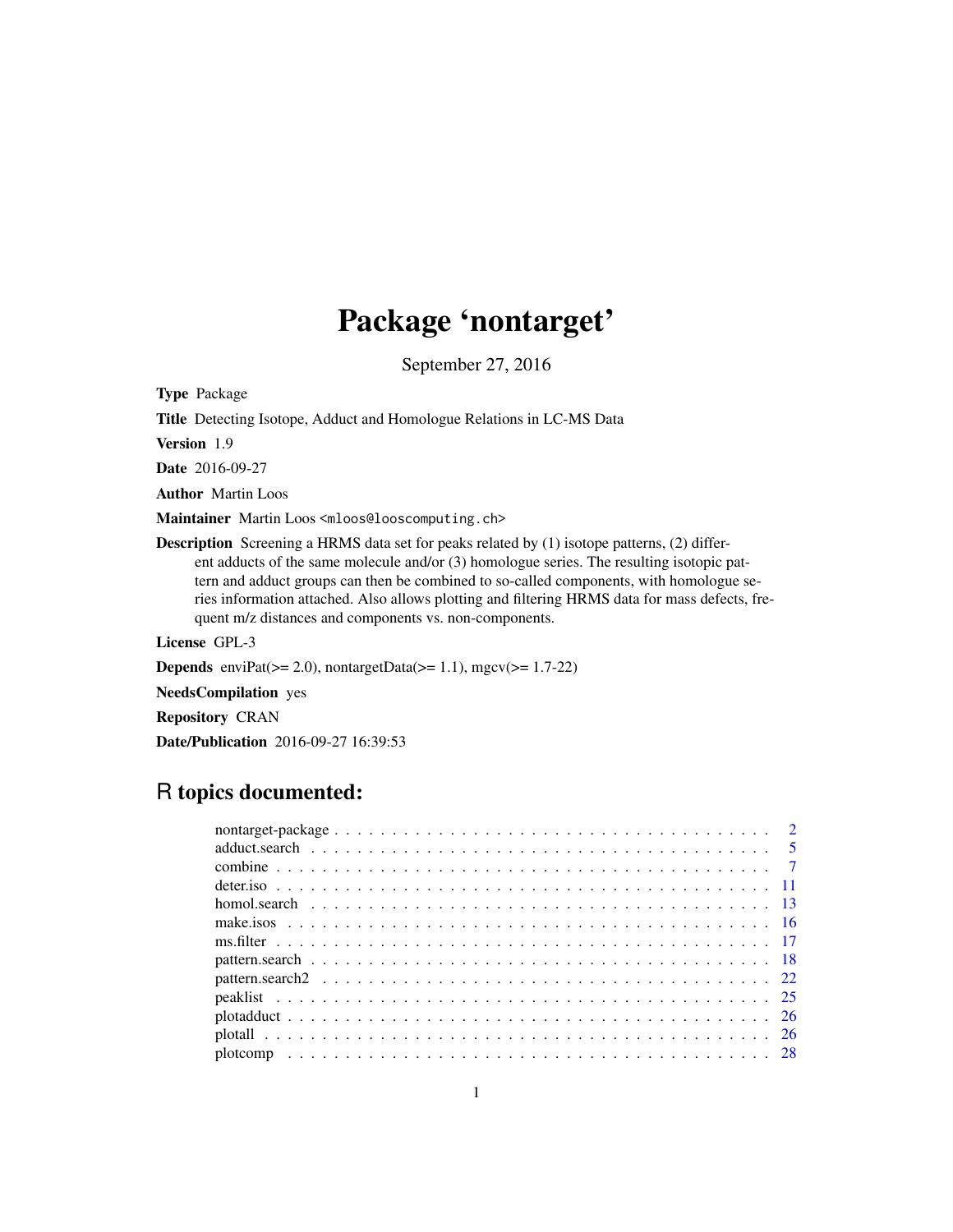# <span id="page-1-0"></span>2 nontarget-package

| Index |  |
|-------|--|
|       |  |
|       |  |
|       |  |
|       |  |
|       |  |
|       |  |

nontarget-package *Detecting Isotope, Adduct and Homologue Relations in LC-MS Data.*

#### **Description**

Grouping of peaks in a HRMS data set for (1) isotopic pattern relations and (2) different adducts of the same molecule; detection of (3) homologue series. Isotopic pattern and adduct groups can then be related to their (unknown) candidate chemical component, with homologue series information attached. Includes various plotting and filtering functions for e.g. mass defects, frequent m/z distances, components vs. non-components, adduct frequencies.

#### Details

| Package: | nontarget  |
|----------|------------|
| Type:    | Package    |
| Version: | 1.9        |
| Date:    | 2016-03-21 |
| License: | $GPI - 3$  |

Screens a HRMS data set for peaks related by (1) isotopic patterns and/or (2) different adducts of the same molecule and/or (3) being part of a homologue series, including various plausibility checks. The resulting isotopic pattern groups and adduct groups can then be combined to components, with each component tagged if being part of a homologue series. This does not require prior knowledge about the chemical nature of the components assigned.

Includes various plotting functions, such as (a)  $m/z$  vs. RT vs. mass defect, (b) mass defect vs. detected isotope m/z increments, (c) adduct frequencies and their intensity distributions, (d) relations among peaks within single isotope/adduct groups and within single components and (e) homologue series within RT vs. m/z plots. Allows filtering HRMS data for mass defects, satellite peaks, frequent m/z distances and components vs. non-components. Lists of most-common adducts and isotopes are provided or may be user-defined.

Requires HRMS centroid peak lists as input, i.e., a dataframe or matrix with values of (a) m/z, (b) intensity and (c) retention time (RT) per peak. In addition, tolerances for m/z, RT and uncertainties in peak intensity must be defined by the user.

#### Author(s)

Martin Loos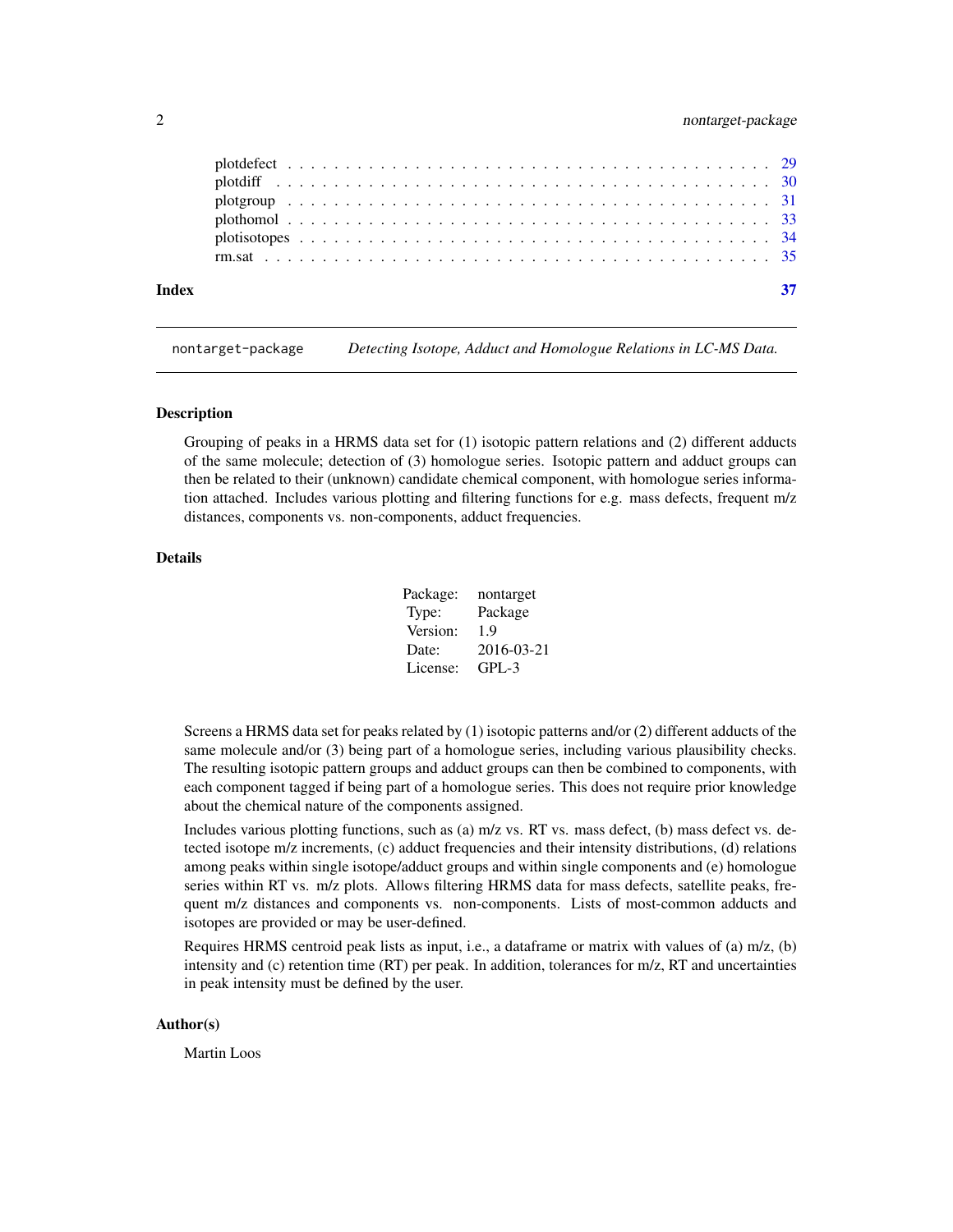# <span id="page-2-0"></span>nontarget-package 3

Maintainer: Martin Loos <Martin.Loos@eawag.ch>

### References

Loos, M., Hollender, J., Schymanski, E., Ruff, M., Singer, H., 2012. Bottom-up peak grouping for unknown identification from high-resolution mass spectrometry data. ASMS 2012 annual conference Vancouver, oral session Informatics: Identification.

# See Also

Detecting isotope pattern groups: [peaklist](#page-24-1) [make.isos](#page-15-1) [pattern.search](#page-17-1) [pattern.search2](#page-21-1) [plotisotopes](#page-33-1) [plotdefect](#page-28-1) [isotopes](#page-0-0) [resolution\\_list](#page-0-0)

Detecting adduct groups: [peaklist](#page-24-1) [adduct.search](#page-4-1) [plotadduct](#page-25-1) [adducts](#page-0-0)

Detecting homologue series: [peaklist](#page-24-1) [homol.search](#page-12-1) [plothomol](#page-32-1)

On combining groups to components: [combine](#page-6-1) [plotisotopes](#page-33-1) [plotcomp](#page-27-1) [ms.filter](#page-16-1)

On filtering and plotting: [rm.sat](#page-34-1) [plotall](#page-25-2) [plotgroup](#page-30-1) [ms.filter](#page-16-1) [plotdiff](#page-29-1) [deter.iso](#page-10-1)

#### Examples

```
######################################################
# (0) load required data: ############################
# (0.1) HRMS peak list & remove satelite peaks: ######
data(peaklist);
peaklist<-rm.sat(peaklist,dmz=0.3,drt=0.1,intrat=0.015,spar=0.8,corcut=-1000,plotit=TRUE);
peaklist<-peaklist[peaklist[,4],1:3];
# (0.2) list of adducts - package enviPat ############
data(adducts);
# (0.3) list of isotopes - package enviPat ###########
data(isotopes);
######################################################
# (1) run isotope pattern grouping ###################
# (1.1) define isotopes and charge argument ##########
iso<-make.isos(isotopes,
use_isotopes=c("13C","15N","34S","37Cl","81Br","41K","13C","15N","34S","37Cl","81Br","41K"),
use_charges=c(1,1,1,1,1,1,2,2,2,2,2,2))
# (1.2) run isotope grouping #########################
pattern<-pattern.search(
 peaklist,
  iso,
 cutint=10000,
  rttol=c(-0.05,0.05),
  mztol=2,
  mzfrac=0.1,
  ppm=TRUE,
  inttol=0.2,
  rules=c(TRUE,TRUE,TRUE,TRUE,TRUE,TRUE,TRUE,TRUE,TRUE,TRUE,TRUE),
  deter=FALSE,
  entry=50
);
# (1.3) plot results #################################
```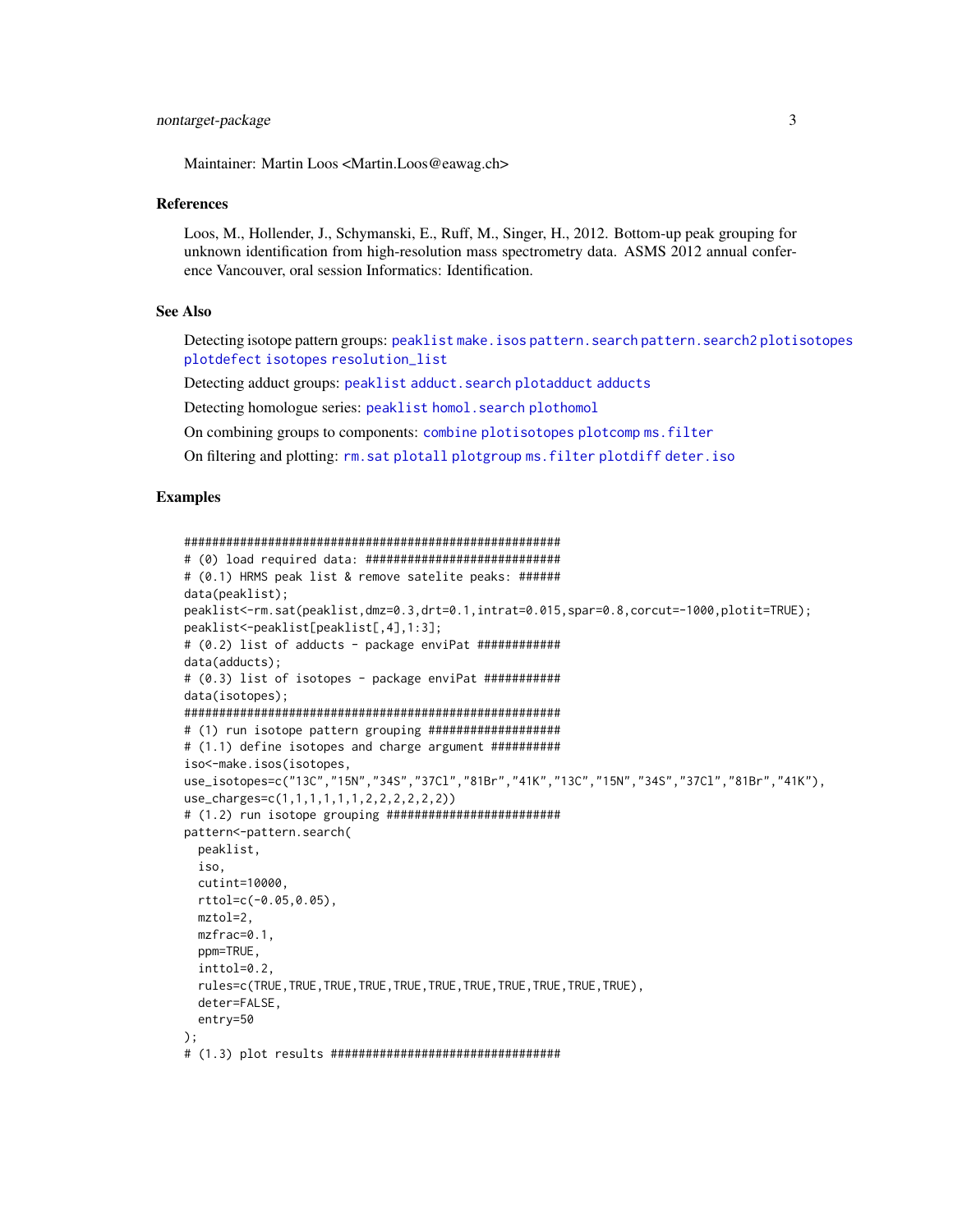```
plotisotopes(pattern);
plotdefect(pattern, elements=c("N"));
# (2.1) run grouping of peaks for different adducts ##
# of the same candidate molecule ######################
adduct<-adduct.search(
 peaklist,
 adducts,
 rttol=0.05.
 mztol=3.ppm=TRUE,
 use_adducts=c("M+K","M+H","M+Na","M+NH4"),
 ion_mode="positive"
);plotadduct(adduct);
# (3) show single pattern group and its relation #####
plotall(pattern, adduct);
plotgroup(pattern,adduct,groupID=1,massrange=10,allmass=FALSE);
# (4.1) Screen for homologue series ###################
homol<-homol.search(
peaklist,
isotopes,
elements=c("C", "H", "0"),
use_C=TRUE,
minmz = 5.
maxmz=120,
minrt=-1.maxrt=2.
ppm=TRUE,
mztol=3.5,rttol=0.5,
minlength=5.
mzfilter=FALSE,
vec_size=3E6,
spr=.45,
R2 = .98plotit=FALSE
\lambdaplothomol(homol, xlim=FALSE, ylim=FALSE, plotlegend=TRUE);
# (5.1) Combine grouping results to components #######
comp<-combine(
pattern,
adduct,
homol.
dont=FALSE,
rules=c(TRUE, FALSE, FALSE)
);
```
 $\overline{4}$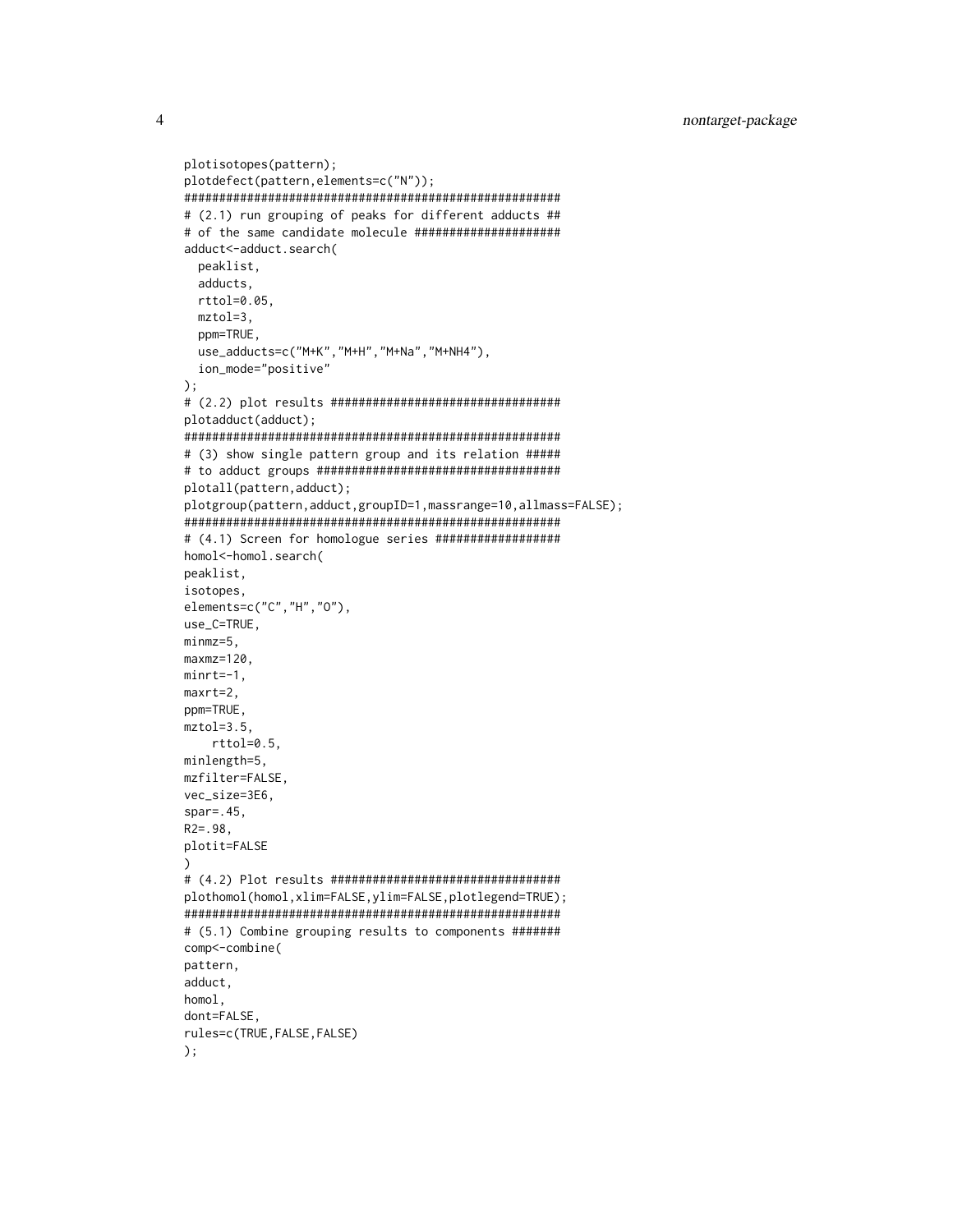# <span id="page-4-0"></span>adduct.search 5

```
# (5.2) plot results #################################
plotisotopes(comp);
plotcomp(comp,compoID=1,peakID=FALSE);
######################################################
# (6) Select data from interactive plot ##############
# ms.filter( component=comp,x="mz",y="dm",xlim=FALSE,
# ylim=FALSE,rm.comp=TRUE,plot.comp=TRUE,rm.noncomp=FALSE,
# select.polygon="inside",res=100,filter.for="raw");
######################################################
```
<span id="page-4-1"></span>

| adduct.search | Detecting and grouping adduct m/z relations among peaks in a HRMS |
|---------------|-------------------------------------------------------------------|
|               | dataset                                                           |

# Description

Algorithm for detecting m/z differences among peaks that may correspond to m/z differences among different adducts.

# Usage

```
adduct.search(peaklist, adducts, rttol = 0, mztol = 2, ppm = TRUE,use_adducts = c("M+H", "M+K", "M+Na"), ion_mode = "positive")
```
# Arguments

| peaklist    | Data frame of HRMS peaks with three numeric columns for (a) $m/z$ , (b) intensity<br>and (c) retention time, such as peaklist.                                                                                                           |
|-------------|------------------------------------------------------------------------------------------------------------------------------------------------------------------------------------------------------------------------------------------|
| adducts     | Data.frame adducts or equivalent.                                                                                                                                                                                                        |
| rttol       | Retention time tolerance. Units as given in column 3 of peaklist argument, e.g.<br>$[min]$ .                                                                                                                                             |
| mztol       | m/z tolerance setting: value by which the m/z of a peak may vary from its ex-<br>pected value. If parameter ppm=TRUE (see below) given in ppm, otherwise, if<br>ppm=FALSE, in absolute m/z [u]. Defines the "large" mass tolerance used. |
| ppm         | Should mztol be set in ppm (TRUE) or in absolute m/z (FALSE)                                                                                                                                                                             |
| use adducts | Vector of adducts to be screened for. Corresponds to names in the first column<br>of adducts, thus referring to equations from the second column of adducts to<br>be used for calculating adduct m/z differences.                        |
| ion_mode    | "positive" or "negative".                                                                                                                                                                                                                |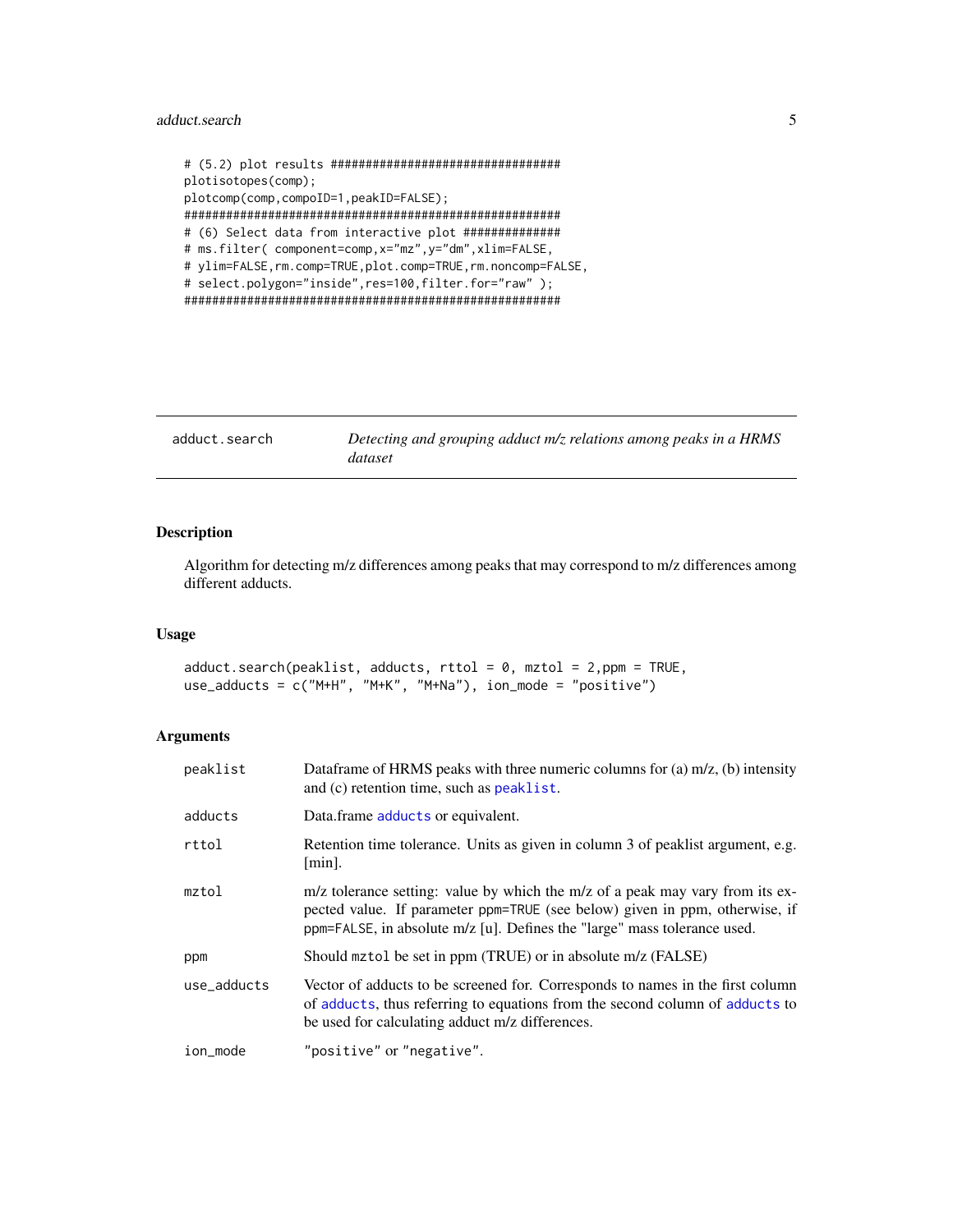# <span id="page-5-0"></span>Details

Given a peak from the peaklist, the adduct. search algorithm screens within tolerances mztol and rttol whether any other peaks may correspond to this one peak via adduct m/z differences. More precisely, the one peak m/z is reset to all possible candidate molecular mass values (M; uncharged, non-adduct). The latter are then used to calculate for all other candidate adduct peaks, which, if found, are subsequently grouped.

For example, consider use\_adducts=c("M+H", "M+K"). Given the m/z-value of the one peak, two other peaks with  $((m/z * z("M+H")-X("M+H"))/z("M+K"))+X("M+K")$  and  $((m/z * z("M+K")-X("M+K"))$  $X("M+K")/z("M+H")$ )+ $X("M+H")$  are searched for. The peak found for the first term (i.e. with "M+H" being the candidate adduct of the one peak) leads to one group of associated adduct peaks (M+H<->M+K). Another adduct peak (i.e. with "M+K" being the candidate adduct of the one peak) would lead to a second group of associated adduct peaks (M+K<->M+H). Logically, larger adduct groups than the one exemplified can be present, if argument "use\_adducts" allows for it (e.g. M+H<->M+K,M+H<->M+Na,M+Na<->M+K).

# Value

List of type adduct with 5 entries

| adduct[[1]] | Adducts. Dataframe with peaks (mass, intensity, rt, peak ID) and their adduct<br>relations (to ID, adduct(s), mass tolerance, charge level) within adduct<br>groups (group ID, interaction level). |
|-------------|----------------------------------------------------------------------------------------------------------------------------------------------------------------------------------------------------|
| adduct[[2]] | Parameters. Parameters used.                                                                                                                                                                       |
| adduct[[3]] | Peaks in adduct groups. Dataframe listing all peaks (peak IDs) for an adduct<br>group (group ID) and the individual adducts found in that group (adducts).                                         |
| adduct[[4]] | Number of adducts. Counts of hits per adduct over all adduct groups found.                                                                                                                         |
| adduct[[5]] | Overlaps. Count on how many peaks were assigned to be two different adducts                                                                                                                        |

#### **Note**

Peak IDs refer to the order in which peaks are provided. Different IDs exist for adduct groups, isotope pattern groups, grouped homologue series (HS) peaks and homologue series cluster. Yet other IDs exist for the individual components (see note section of [combine](#page-6-1)).

The same peak may appear as different adducts in column adduct $[[1]]$ , 7], indicating a conflict in assigning the correct adduct. Beware, some adduct combinations from [adducts](#page-0-0) may lead to the same results (e.g. M+H<->M+Na vs M+3H<->M+3Na).

## Author(s)

Martin Loos

# See Also

[rm.sat](#page-34-1) [adducts](#page-0-0) [peaklist](#page-24-1) [plotadduct](#page-25-1) [combine](#page-6-1) [plotgroup](#page-30-1)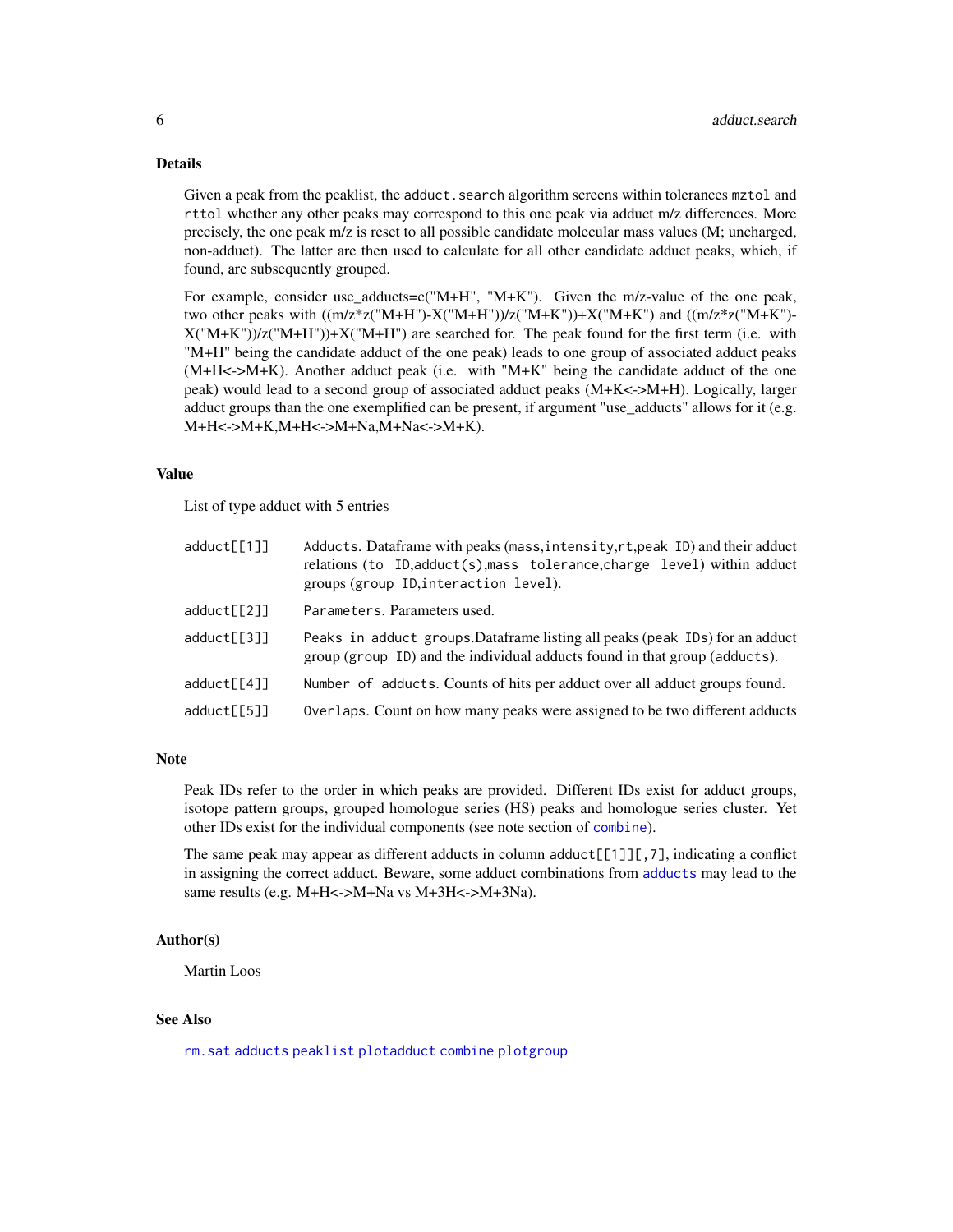#### <span id="page-6-0"></span>combine

# **Examples**

```
# load required data: ################################
data(peaklist)
data(adducts)
# run grouping of peaks for different adducts #########
# of the same candidate molecule ######################
adduct<-adduct.search(
 peaklist.
 adducts.
 rttol=0.05,
 mztol=3,
 ppm=TRUE,
 use_adducts=c("M+K","M+H","M+Na","M+NH4"),
 ion_mode="positive"
);plotadduct(adduct);
```
<span id="page-6-1"></span>

| Combining isotope, adduct and homologue series relations in HRMS<br>combine<br>data sets. |
|-------------------------------------------------------------------------------------------|
|                                                                                           |

# **Description**

Combines groups of isotope pattern peaks from pattern, search and groups of adduct peaks adduct.search to components, with information on homologue series relations from homol.search attached. Includes some checks for component plausibility. Needs at least two inputs of (1) isotope pattern relations, (2) adduct relations and (3) homologue series relations. Extracts the most intensive peak per component, allowing for a comparison of components among HRMS data sets.

Individual components and peak relations therein can then be plotted with plotcomp. Numbers for detected isotope m/z differences among components can be summarized with plotisotopes. Subsets of components and HRMS data can be interactively selected for with ms. filter.

# **Usage**

```
combine(pattern, adduct, homol = FALSE, rules = c(FALSE, FALSE, FALSE), dont = FALSE)
```
# **Arguments**

| pattern | List of type pattern produced by pattern, search. If not used, set to FALSE. |
|---------|------------------------------------------------------------------------------|
| adduct  | List of type adduct produced by adduct, search. If not used, set to FALSE.   |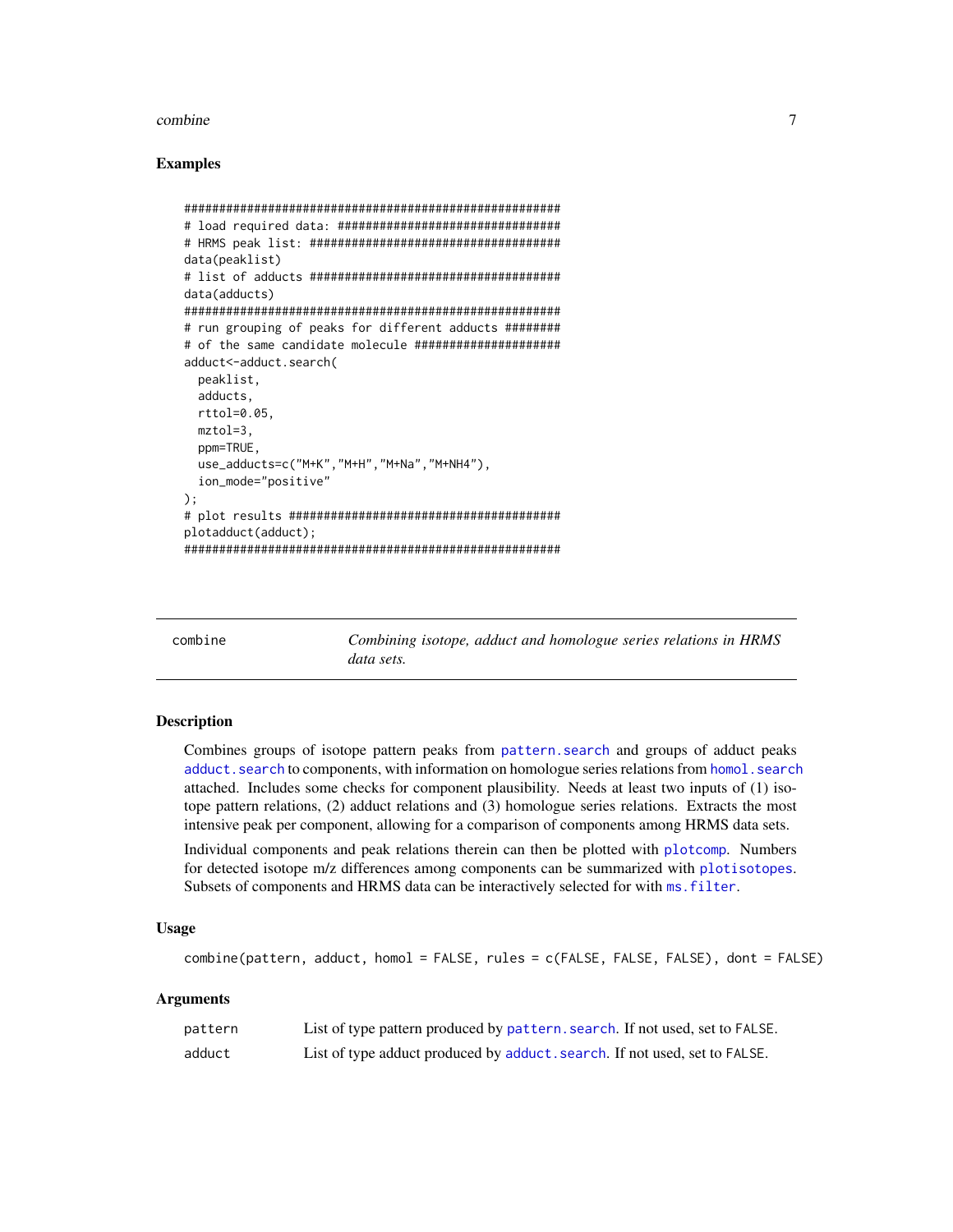<span id="page-7-0"></span>8 combine to the combine of the combine of the combine of the combine of the combine of the combine of the combine of the combine of the combine of the combine of the combine of the combine of the combine of the combine of

| homol | List of type homol produed by homol, search. If not used, set to FALSE (default).                                                                          |
|-------|------------------------------------------------------------------------------------------------------------------------------------------------------------|
| rules | Vector with three entries of TRUE or FALSE. See rules section.                                                                                             |
| dont  | Numeric vector with one or several values in between 1 and 4, to exclude com-<br>ponents with particular warnings; if not used, set to FALSE. See details. |

# Details

The algorithm sorts relations among peaks in HRMS data sets generated by [pattern.search](#page-17-1), [adduct.search](#page-4-1) and [homol.search](#page-12-1) to components in a repetition of four consecutive steps. In a first step, and along decreasing peak intensities, individual peaks are checked for being part of an isotope pattern group and thus relatable to other peaks. In a second step, all peaks within this group from the first step are checked for being part of adduct groups, thus relating to more peaks. Step one and two thereby lead to the set of peaks defining a component. In a third step, all peaks in a component are checked for having adduct or isotope pattern relations to other peaks not yet subsumed into the component, e.g. as a result of overlapping isotope pattern groups. These additional peaks are therefore defined as interfering peaks. In a fourth step, all peaks found for a component are, if available, related to homologue series they may be part of. Once thus assigned to a component, peaks take not further part in subsequent repetitions of step one to initiate a new component (except for interfering peaks, if rules[1]=TRUE). However, they may repeatedly be involved in steps two and three to reflect ambiguities of assigning components.

Four plausibility checks are implemented, represented by warning indices 1 to 4. The first test checks whether the adduct relations found for the peaks assorted under above steps one and two are consistent. If ambiguous adduct relations (e.g. M+H<->M+K AND M+Na<->M+NH4) are found for at least one peak, warning 1 is tagged to the concerned component. The second test checks whether variations in peak intensities within isotope pattern groups are consistent among the different adducts of the same component. This must account for uncertainty in peak intensities via argument inttol of [pattern.search](#page-17-1). The third check examines whether interfering peaks occur. The fourth check takes effect if a component consists of ambiguously merged isotope pattern groups (only relevant if several charges are used, see use\_charges argument in [make.isos](#page-15-1) and the last of the rules in [pattern.search](#page-17-1)). These warning indices can then be used to exclude components affected, using argument dont. For example,  $\text{dont} = c(1,3)$  excludes components with ambiguous adduct relations and interfering peaks from the final component list.

#### Value

List of type comp with 7 entries

| comp[1]  | Components. Data frame with listing of individual components, component IDs<br>and concerned peak IDs and warnings per row. The last columns list m/z, inten-<br>sity and RT of the most intensive peak in that component. |
|----------|----------------------------------------------------------------------------------------------------------------------------------------------------------------------------------------------------------------------------|
| comp[2]  | pattern peak list. Entry 1 of list of type pattern produced by pattern. search,<br>i.e. $pattern[[1]]$ .                                                                                                                   |
| comp[3]  | adduct peak list. Entry 1 of list of type adduct produced by adduct. search,<br>i.e. $adduct[[1]]$ .                                                                                                                       |
| comp[64] | homologue list. Entry 1 of list of type homol produced by homol. search, i.e.<br>$homol[1]$ .                                                                                                                              |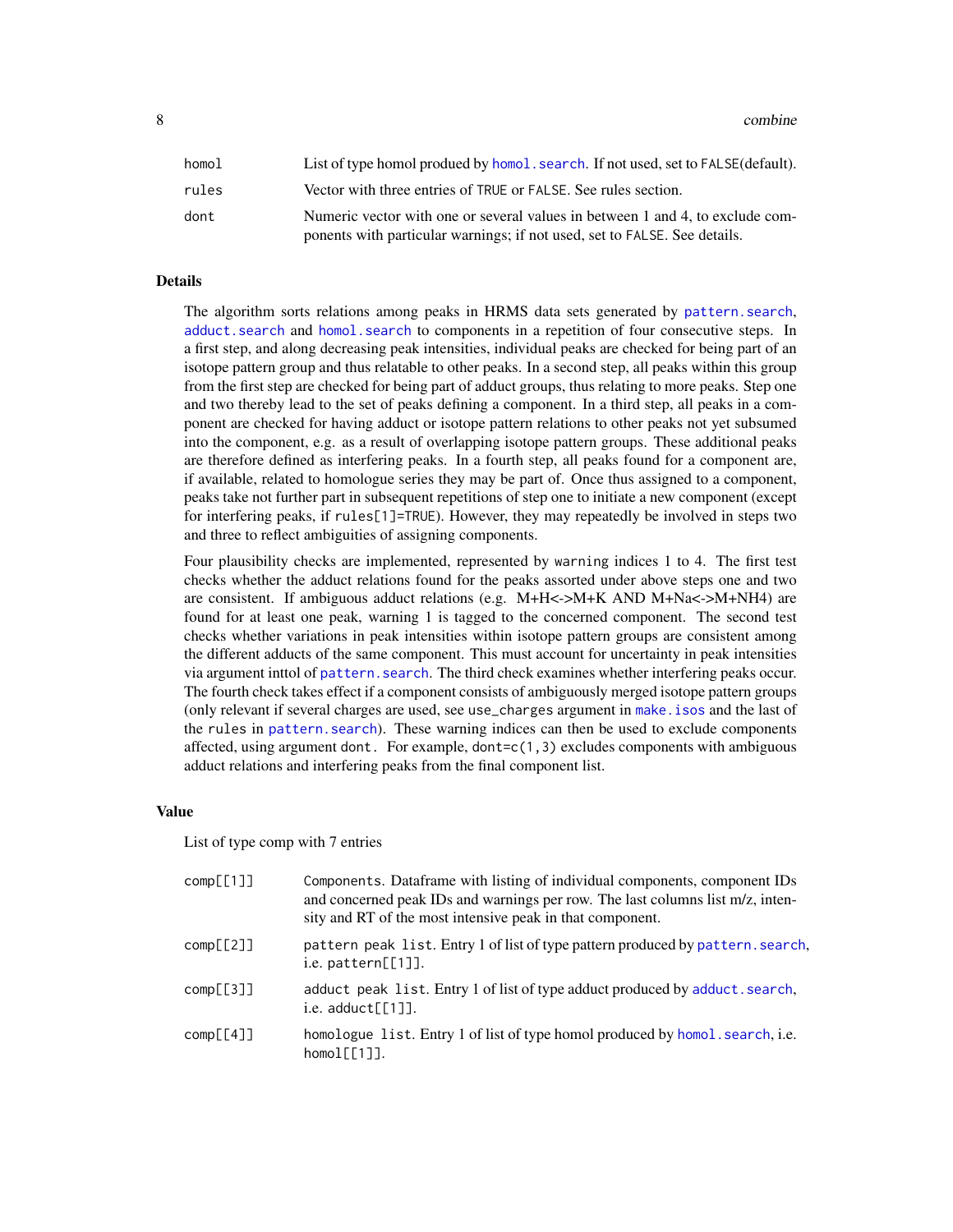#### <span id="page-8-0"></span>combine 9

| comp[5] | Peaks in components. Vector of TRUE or FALSE, indicating if a peak in pattern [[1]]<br>or adduct [[1]] is part of one or several component(s). |
|---------|------------------------------------------------------------------------------------------------------------------------------------------------|
| comp[6] | Summary.                                                                                                                                       |
| comp[7] | Parameters.                                                                                                                                    |

# Rules setting

rules[1]: Set to TRUE enables peaks identified as interfering in a component to enter step one of the algorithm (see details).

rules[2]: Set to TRUE to remove single-peaked components.

rules[3]: Set to TRUE to only list components being part of (a) homologue serie(s).

#### Imbecile

Do not combine adduct pattern groups and/or isotope pattern groups and/or homologue series information from (a) different peak lists or (b) the same peak list differently ordered.

# Note

Component IDs are allocated in decreasing peak intensity order of the most intensive peak per component, see section value, comp[[1]]. In contrast, IDs of individual peaks refer to the order in which peaks are provided.

Setting the argument pattern to FALSE skips the first step in the algorithm; adducts group are then only searched for a single peak along decreasing peak intensities. Setting the argument adduct to FALSE skips the second step in the algorithm; no adduct groups are then searched for.

# Author(s)

Martin Loos

#### See Also

[pattern.search](#page-17-1) [pattern.search2](#page-21-1) [adduct.search](#page-4-1) [homol.search](#page-12-1) [plotisotopes](#page-33-1) [plotcomp](#page-27-1) [ms.filter](#page-16-1) [plotisotopes](#page-33-1)

# Examples

```
######################################################
# (0) Group for isotopologues, adducts & homologues #
data(peaklist);
data(adducts);
data(isotopes);
iso<-make.isos(isotopes,
use_isotopes=c("13C","15N","34S","37Cl","81Br","41K","13C","15N","34S","37Cl","81Br","41K"),
use_charges=c(1,1,1,1,1,1,2,2,2,2,2,2))
pattern<-pattern.search(
 peaklist,
```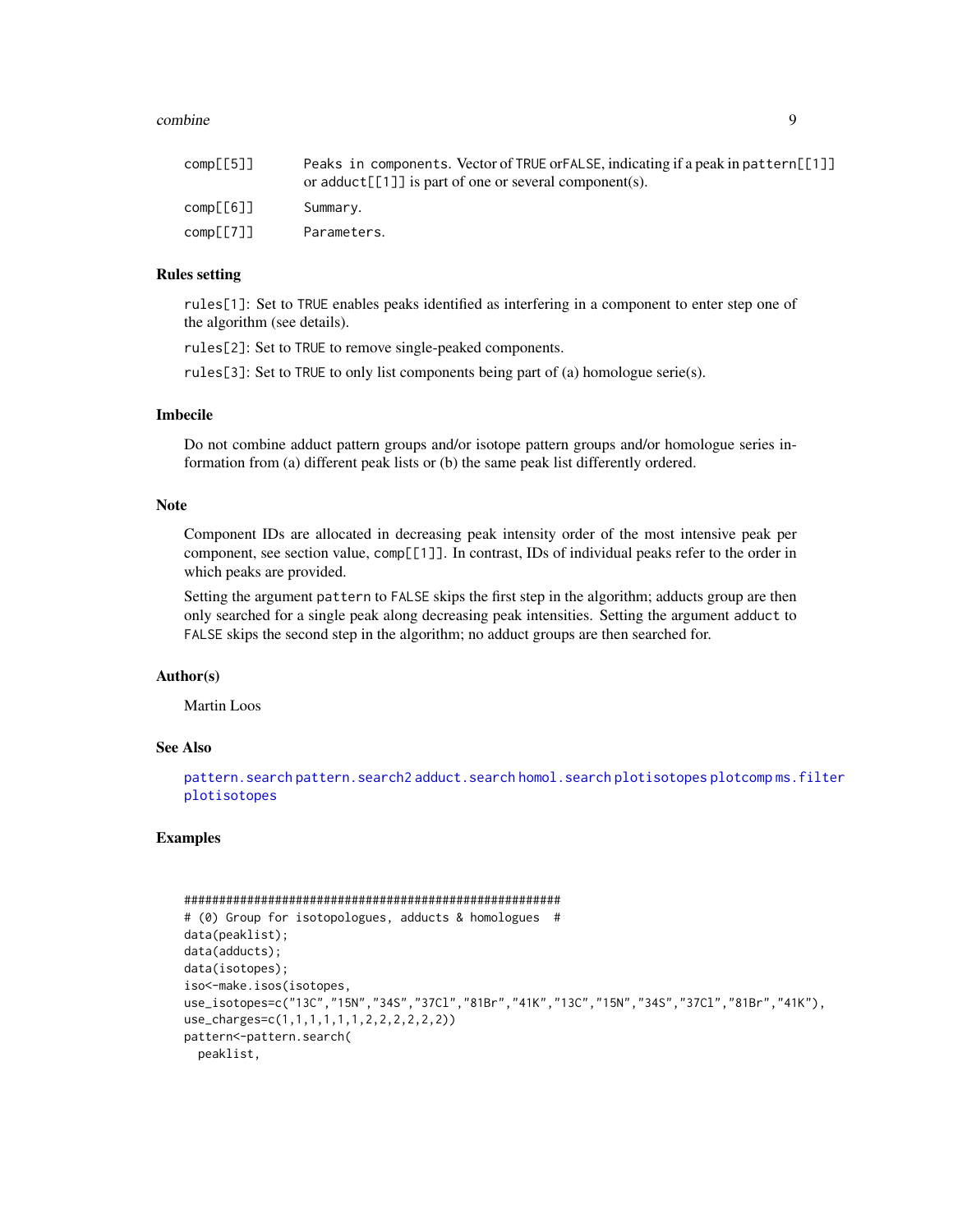combine

```
iso,
 cutint=10000,
 rttol=c(-0.05, 0.05),
 mztol=2,mzfrac=0.1,
 ppm=TRUE,
 inttol=0.2,
 rules=c(TRUE, TRUE, TRUE, TRUE, TRUE, TRUE, TRUE, TRUE, TRUE, TRUE, TRUE),
 deter=FALSE,
 entry=50
);adduct<-adduct.search(
 peaklist,
 adducts,
 rttol=0.05,
 mztol=3,
 ppm=TRUE,
 use_adducts=c("M+K","M+H","M+Na","M+NH4"),
 ion_mode="positive"
);homol<-homol.search(
peaklist,
isotopes,
elements=c("C","H","0"),
use_C=TRUE,
minmz = 5,
maxmz=120,
minrt=1,
maxrt=2,
ppm=TRUE,
mztol=3.5,rttol=0.5,
minlength=5,
mzfilter=FALSE,
vec_size=3E6,
spr=.45,
R2 = .98plotit=FALSE
\mathcal{E}# Combine these individual groups to components
                                                        ## (1) Standard setting:
                                                        #\## Produce a component list, allowing for single-peaked
# components and with interfering peaks also listed as indi- #
# vidual components (with inputs pattern, adduct, homol):
                                                        \#comp<-combine(
pattern,
adduct,
homol.
dont=FALSE,
rules=c(TRUE, FALSE, FALSE)
);
```
10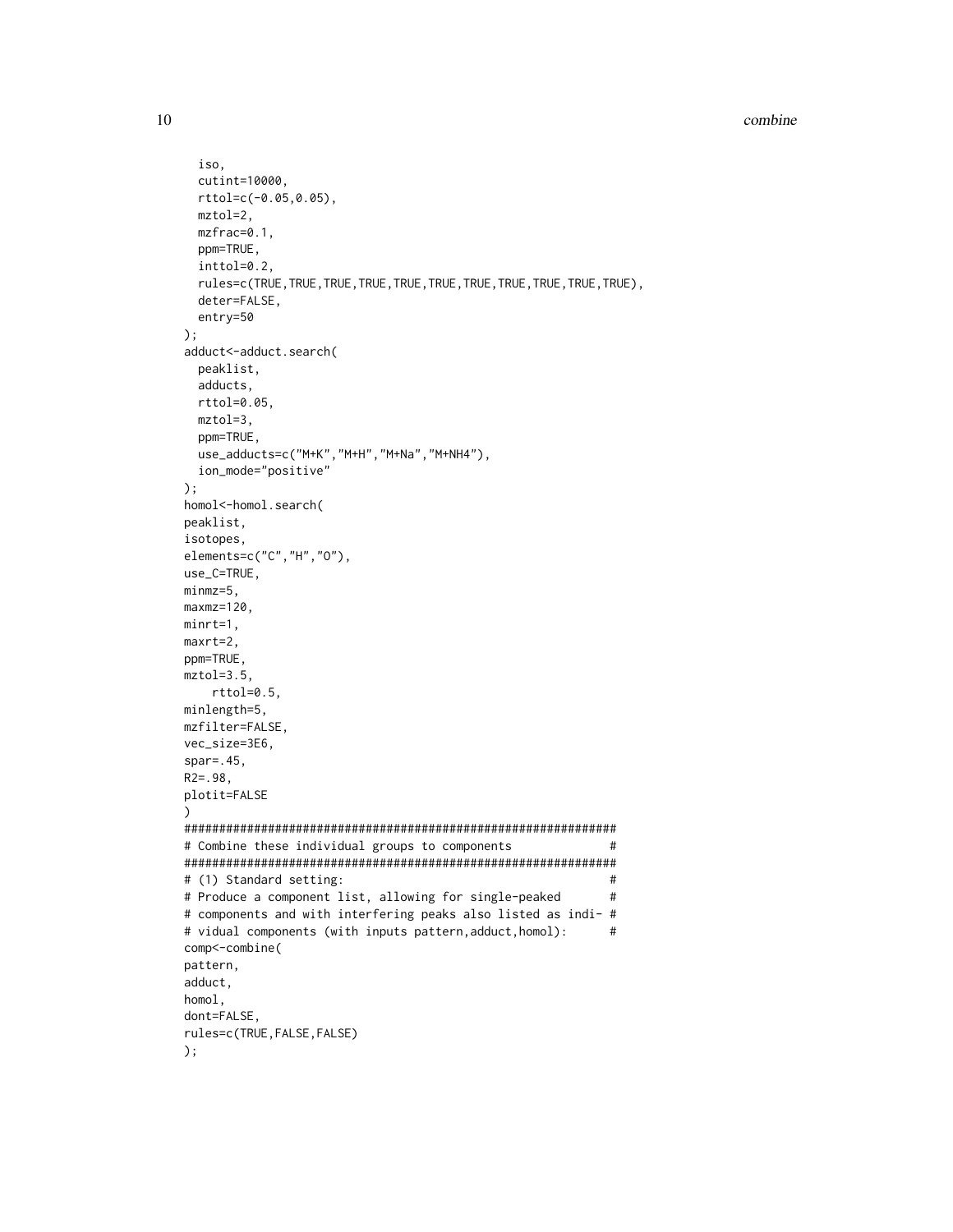<span id="page-10-0"></span>deter.iso

```
comp[6]];# (2) Produce a list with those components related to a homo-#
# logue series only (requires inputs pattern, adduct, homol): #
comp<-combine(
pattern,
adduct,
homol,
dont=FALSE,
rules=c(TRUE, FALSE, TRUE)
);comp[6]];# (3) Extract only components that are plausible and contain #
# more than one peak per component, without homologue series #
# information attached (with inputs pattern and adduct):
                                             #comp<-combine(
pattern,
adduct,
homol=FALSE,
dont=c(1, 2, 3),
rules=c(TRUE, TRUE, FALSE)
);comp[6];
```
<span id="page-10-1"></span>deter.iso

Generating list of type iso from filtered m/z differences.

#### **Description**

Produces a list of m/z differences from diffs output generated by plotdiff to be used as argument iso in pattern. search. Thus, replaces the iso argument to pattern. search from make. isos and isotopes by another iso argument of the most frequent m/z differences detected among the HRMS peaks by plotdiff.

# **Usage**

```
deter.iso(diffs, histbreaks = 50000, mzmin = 0, mzmax = 0.5,
cutcount = 180, plotit = TRUE)
```
# **Arguments**

| diffs      | vector diffs, <i>i.e.</i> output of function plotdiff                                                      |
|------------|------------------------------------------------------------------------------------------------------------|
| histbreaks | Number of histogram breaks; thus defines the mztol window to be used with<br>pattern. search, see details. |
| mzmin      | Minimum value for m/z differences in resulting iso list.                                                   |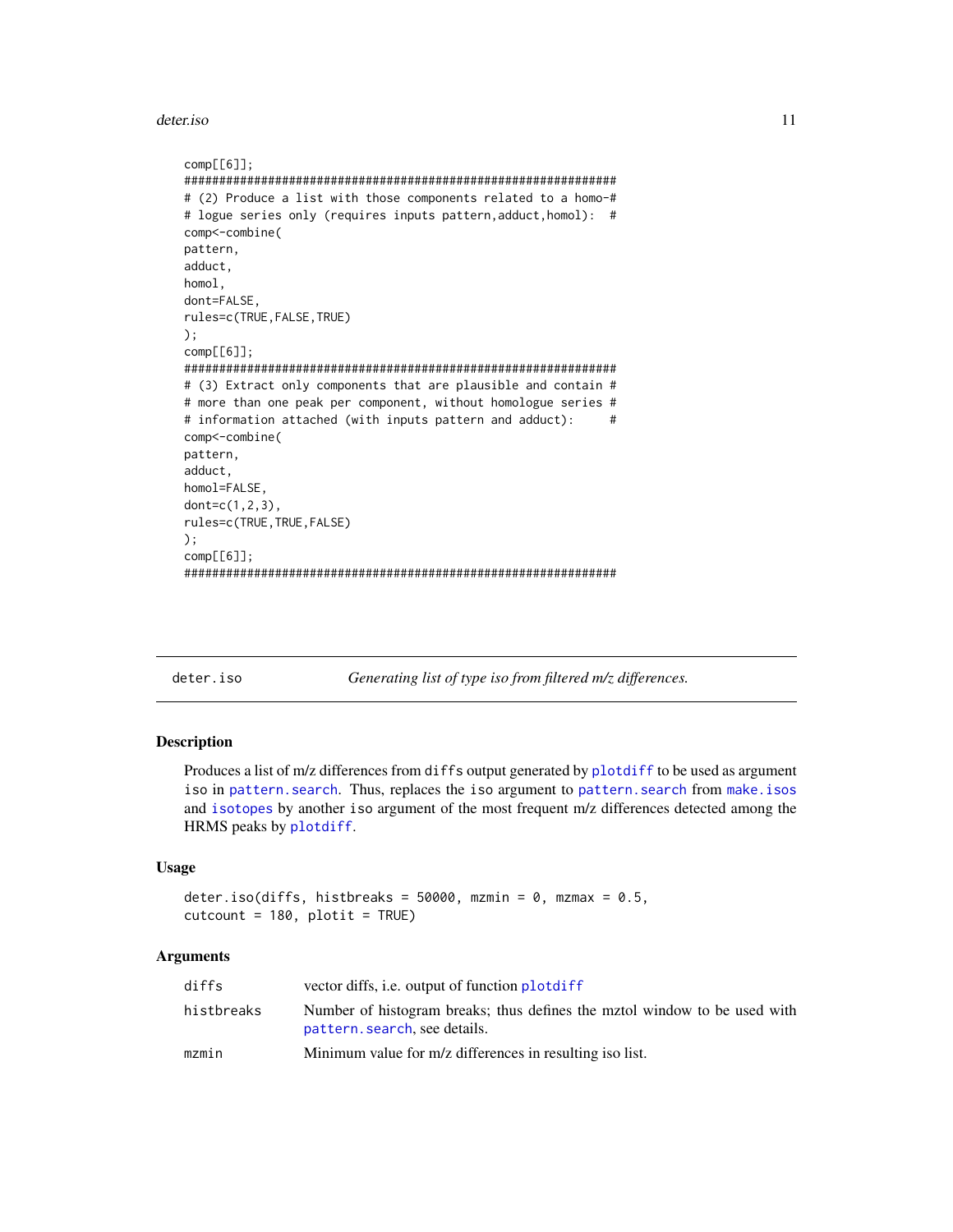<span id="page-11-0"></span>12 deter.iso

| mzmax    | Maximum value for m/z differences in resulting iso list.                    |
|----------|-----------------------------------------------------------------------------|
| cutcount | Histogram classes with frequencies below cutcount will be excluded from iso |
| plotit   | Should a plot of the sekected histogram classes be plotted? Recommended.    |

# Details

In addition to returning a iso argument, prints argument values for mztol, ppm and deter of [pattern.search](#page-17-1) when using iso from [deter.iso](#page-10-1). Also see deter argument of [pattern.search](#page-17-1).

# Value

List of type iso with 5 entries

| iso[1]   | "list of isotopes".       |
|----------|---------------------------|
| iso[2]   | "list of isotope masses". |
| iso[5]   | "charges".                |
| iso[[4]] | "number of isotope m/z".  |
| iso[5]   | "elements".               |
|          |                           |

# Note

Experimental. For more consistent results, use [make.isos](#page-15-1) instead.

#### Author(s)

Martin Loos

# See Also

[pattern.search](#page-17-1) [plotdiff](#page-29-1) [make.isos](#page-15-1)

# Examples

```
data(peaklist)
diffs<-plotdiff(peaklist, histbreaks = 10000, rttol = c(0, 0), mztol = c(0.3, 100), plotit = TRUE);
iso<-deter.iso(diffs,histbreaks=10000,mzmin=0,mzmax=40,cutcount=500,plotit=TRUE);
pattern<-pattern.search(
 peaklist,
 iso,
 cutint=10000,
 rttol=c(-0.05,0.05),
 mztol=0.005,
 mzfrac=0.1,
 ppm=FALSE,
 inttol=0.2,
 #rules=c(FALSE,FALSE,FALSE,FALSE,FALSE,FALSE,FALSE,FALSE,FALSE,FALSE,FALSE),
 rules=c(TRUE,TRUE,TRUE,TRUE,TRUE,TRUE,TRUE,TRUE,TRUE,TRUE,TRUE),
 deter=TRUE,
 entry=50
```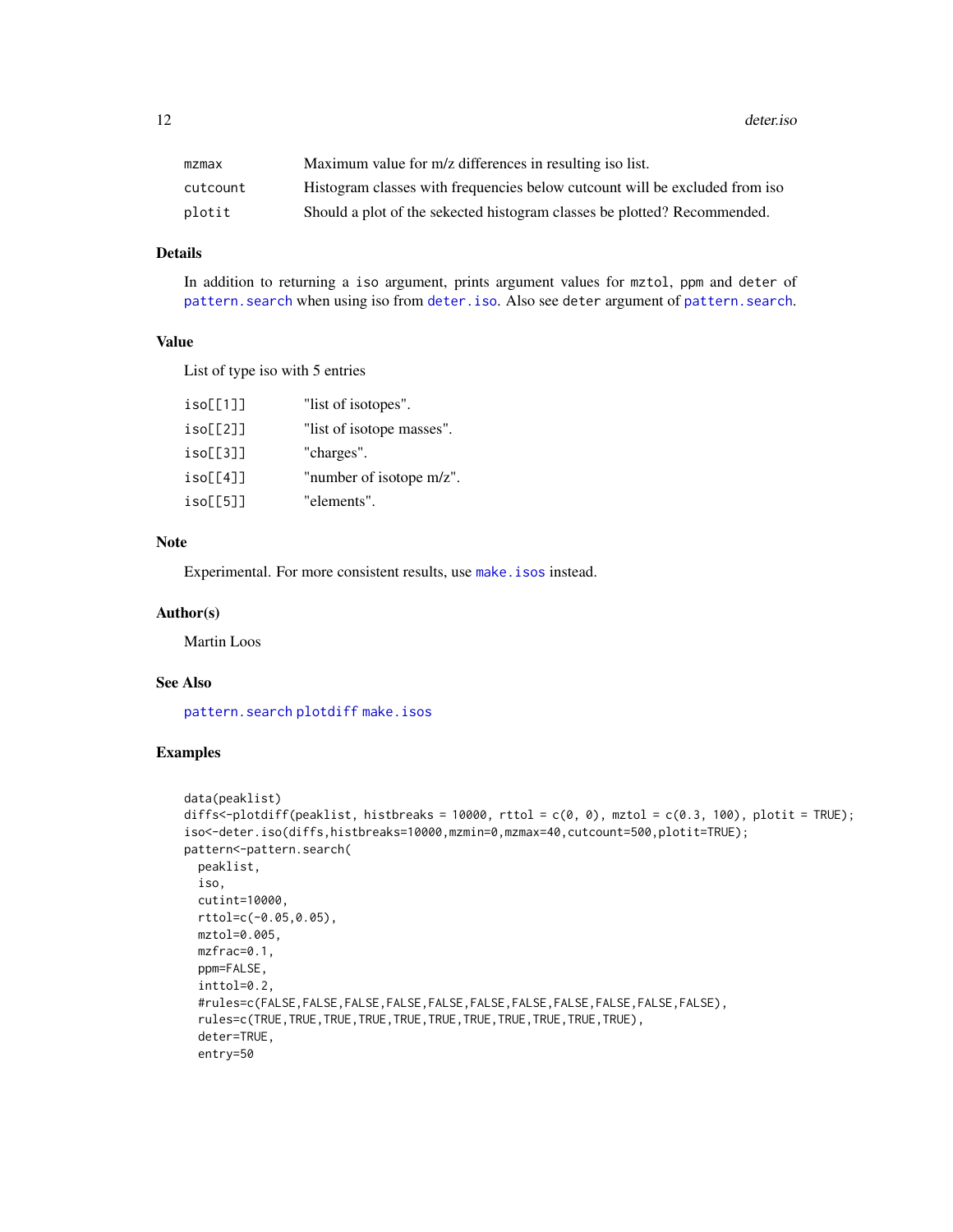<span id="page-12-0"></span>);

<span id="page-12-1"></span>

# Description

Dynamic programming algorithm for unsupervised detection of homologue series in LC-(HR)MS data.

# Usage

```
homol.search(peaklist,isotopes,elements=c("C","H","O"),use_C=FALSE,minmz=5,
maxmz=120,minrt=-2,maxrt=2,ppm=TRUE,mztol=3.5,rttol=0.5,minlength=5,
mzfilter=FALSE,vec_size=3E6,mat_size=3,R2=.98,spar=.45,plotit=FALSE,deb=0)
```
# Arguments

| peaklist  | Dataframe of picked LC-MS peaks with three numeric columns for (a) m/z, (b)<br>intensity and (c) retention time, such as peaklist.                                                                                                               |
|-----------|--------------------------------------------------------------------------------------------------------------------------------------------------------------------------------------------------------------------------------------------------|
| isotopes  | Dataframe isotopes                                                                                                                                                                                                                               |
| elements  | FALSE or chemical elements in the changing units of the homologue series, e.g.<br>c("C","H") for alkane chains. Used to restrict search.                                                                                                         |
| $use_C$   | For elements: take element ratio to C-atoms into account? Used to restrict<br>search.                                                                                                                                                            |
| minmax    | Defines the lower limit of the m/z window to search homologue series peaks,<br>relative to the m/z of the one peak to search from. Absolute m/z value [u].                                                                                       |
| maxmz     | Defines the upper limit of the m/z window to search homologue series peaks,<br>relative to the m/z of the one peak to search from. Absolute m/z value [u].                                                                                       |
| minrt     | Defines the lower limit of the retention time (RT) window to look for other ho-<br>mologue peaks, relative to the RT of the one peak to search from, i.e., RT+minrt.<br>For decreasing RT with increasing HS mass, use negative values of minrt. |
| maxrt     | Defines the upper limit of the RT window to look for other homologue peaks,<br>relative to the RT of the one peak to search from, i.e., RT+maxrt. See minrt.                                                                                     |
| ppm       | Should mztol be set in ppm (TRUE) or in absolute m/z [u] (FALSE)?                                                                                                                                                                                |
| mztol     | $m/z$ tolerance setting: $+\prime$ - value by which the m/z of a peak may vary from its<br>expected value. If parameter ppm=TRUE (see below) given in ppm, otherwise, if<br>ppm=FALSE, in absolute m/z [u].                                      |
| rttol     | Retention time (RT) tolerance by which the RT between two adjacent pairs of<br>a homologue series is allowed to differ. Units as given in column 3 of peaklist<br>argument, e.g. [min].                                                          |
| minlength | Minimum number of peaks in a homologue series.                                                                                                                                                                                                   |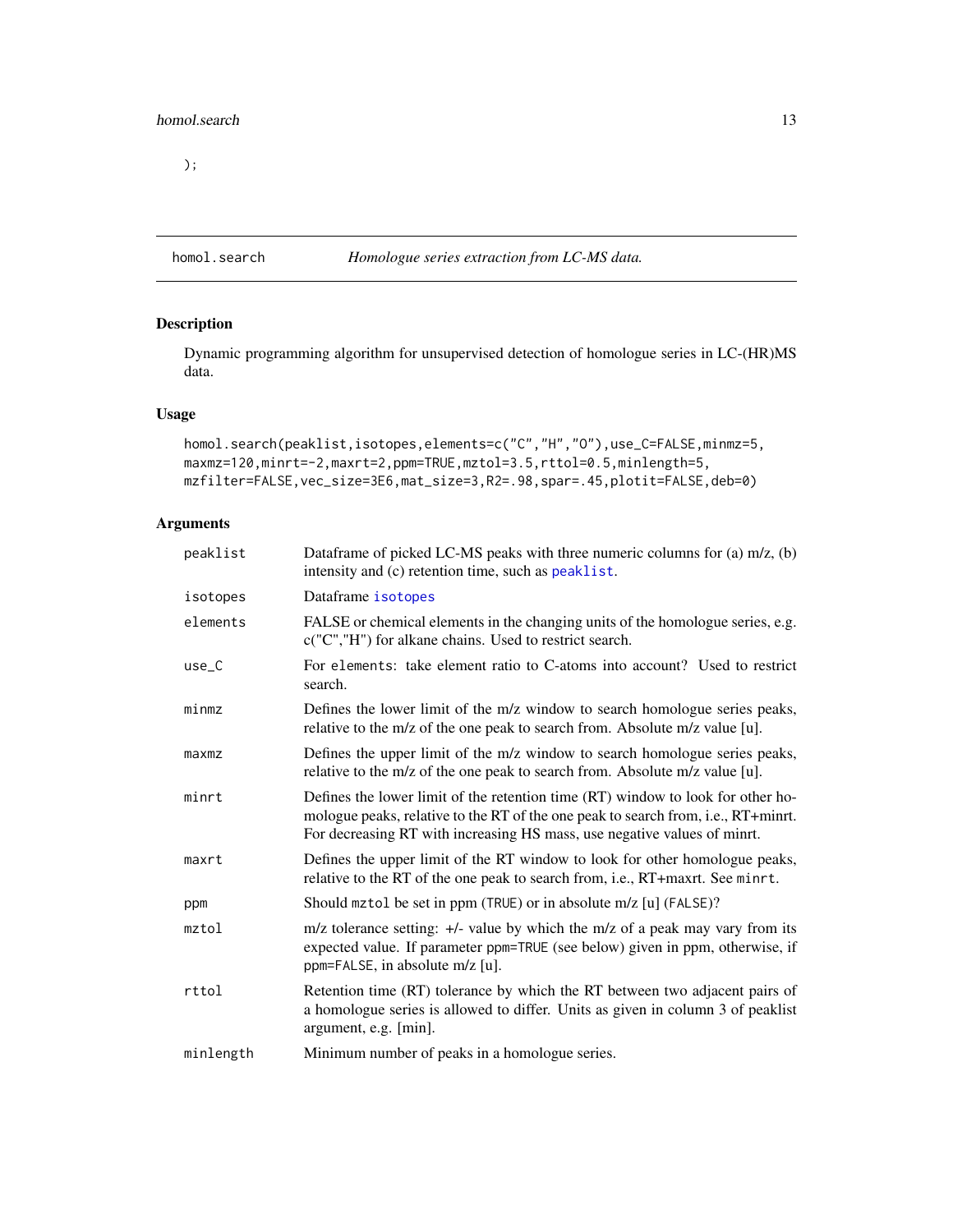<span id="page-13-0"></span>

| mzfilter       | Vector of numerics to filter for homologue series with specific m/z differences<br>of their repeating units, given the tolerances in mztol. Mind charge z!                                                            |
|----------------|-----------------------------------------------------------------------------------------------------------------------------------------------------------------------------------------------------------------------|
| vec_size       | Vector size. Ignore unless a relevant error message is printed (then try to increase<br>size).                                                                                                                        |
| $mat\_size$    | Matrix size for recombining, multiple of input tuples. Ignore unless a relevant<br>error message is printed (then try to increase size).                                                                              |
| R <sub>2</sub> | FALSE or $0$ <numeric<math>\leq=1. Coefficient of determination for cubic smoothing<br/>spline fits of m/z versus retention time; homologue series with lower R2 are<br/>rejected. See smooth. spline.</numeric<math> |
| spar           | Smoothing parameter, typically (but not necessarily) in (0,1]. See smooth. spline.                                                                                                                                    |
| plotit         | Logical FALSE or 0 <integer<5. intermediate="" nearest="" neigbour="" of="" paths,<br="" plots="">spline fits of individual homologues series &gt;=minlength, clustered HS pairs,<br/>etc.</integer<5.>               |
| deb            | Debug returns, ignore.                                                                                                                                                                                                |
|                |                                                                                                                                                                                                                       |

# Details

A dynamic programming approach is used to extract series of peaks that differ in constant m/z units and smooth changes in their retention time within bounds of mass defect changes. First, a nearest neighbour path through a kd-tree representation of the data is used to extract all feasible peak triplets. These triplets are then combined to all plausible n-tupels in n-3 steps. At each such step, each newly formed n-tupel is checked for smooth changes of RT with increasing m/z of the homologues, using cubic splines and a R2-based threshold of the model fit.

#### Value

List of type homol with 6 entries

| homol[1]                 | Homologue Series. Dataframe with peaks (mass, intensity, rt, peak ID) and<br>their homologue series relations (to ID, m/z increment, RT increment) within<br>different homologue series (HS IDs, series level). Last column HS cluster<br>states HS clusters into which a peak was assigned via its HS. |
|--------------------------|---------------------------------------------------------------------------------------------------------------------------------------------------------------------------------------------------------------------------------------------------------------------------------------------------------|
| homol[2]                 | Parameters. Parameters used.                                                                                                                                                                                                                                                                            |
| homol[13]                | Peaks in homologue series. Dataframe listing all peaks (peak IDs) per ho-<br>mologue series (HS IDs), the underlying mean m/z & RT increments (m/z increments,<br>RT increments) and the minimum and maximum RT changes between individ-<br>ual peaks of the series.                                    |
| homol[f[4]]              | m/z restrictions used. See function argument mzfilter.                                                                                                                                                                                                                                                  |
| homol[f5]                | Peaks per level. List of peak IDs per level in the individual series.                                                                                                                                                                                                                                   |
| $homol[\lceil 6 \rceil]$ | Ignore. List with superjacent HS IDs per group - for setdeb= $c(3,)$                                                                                                                                                                                                                                    |
|                          |                                                                                                                                                                                                                                                                                                         |

# Warning

The rttol argument of [homol.search](#page-12-1) must not be mixed with that of [pattern.search](#page-17-1) or [pattern.search2](#page-21-1).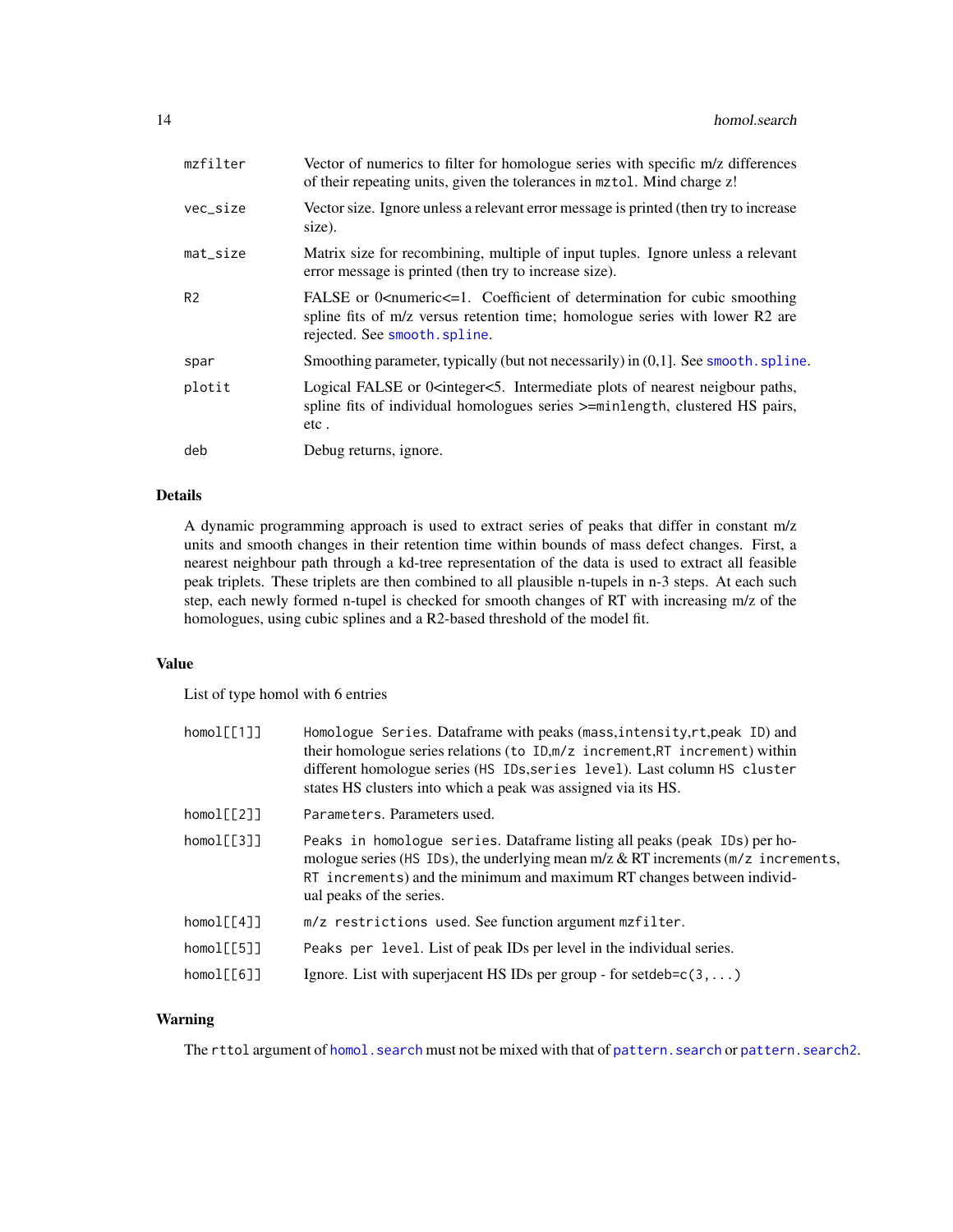#### <span id="page-14-0"></span>homol.search 15

#### Note

Arguments isotopes and elements are needed to limit intermediate numbers of m/z differences to screen over, based on feasible changes in mass defect. Similarly, intermediate numbers are also limited by the retention time and m/z windows defined by minmz/maxmz and minrt/maxrt/rttol, respectively. The latter are always set relative to the individual RT and m/z values of the peaks to be searched from. Overall, these parameters must be chosen carefully to avoid a combinatorial explosion of triplet m/z differences, leading to slow computation, memory problems or senseless results.

Values for spar and R2 have to be adjusted for different chromatographic settings; the smoothing spline fits are used to eliminate homologue series candidates with erratic RT-behaviour. Spline fits at >=minlength can be viewed by plotit=2.

Peak IDs refer to the order in which peaks are provided. Different IDs exist for adduct groups, isotope pattern groups, grouped homologue series (HS) peaks and homologue series cluster. Yet other IDs exist for the individual components (see note section of [combine](#page-6-1)).

Here, IDs of homologue series group are given both in the function output homol[[1]], homol[[3]] and homol[[6]], with one homologue series stating one group of interrelated peaks.

# Author(s)

Martin Loos

# See Also

[rm.sat](#page-34-1) [isotopes](#page-0-0) [peaklist](#page-24-1) [plothomol](#page-32-1)

### Examples

```
data(peaklist);
data(isotopes)
homol<-homol.search(
peaklist,
isotopes,
elements=c("C","H","O"),
use_C=TRUE,
minmz=5,
maxmz=120,
mirror=-.5,
maxrt=2,
ppm=TRUE,
mztol=3.5,
rttol=0.5,
minlength=5,
mzfilter=FALSE,
vec_size=3E6,
mat_size=3,
spar=.45,
R2=.98,
plotit=FALSE
)
```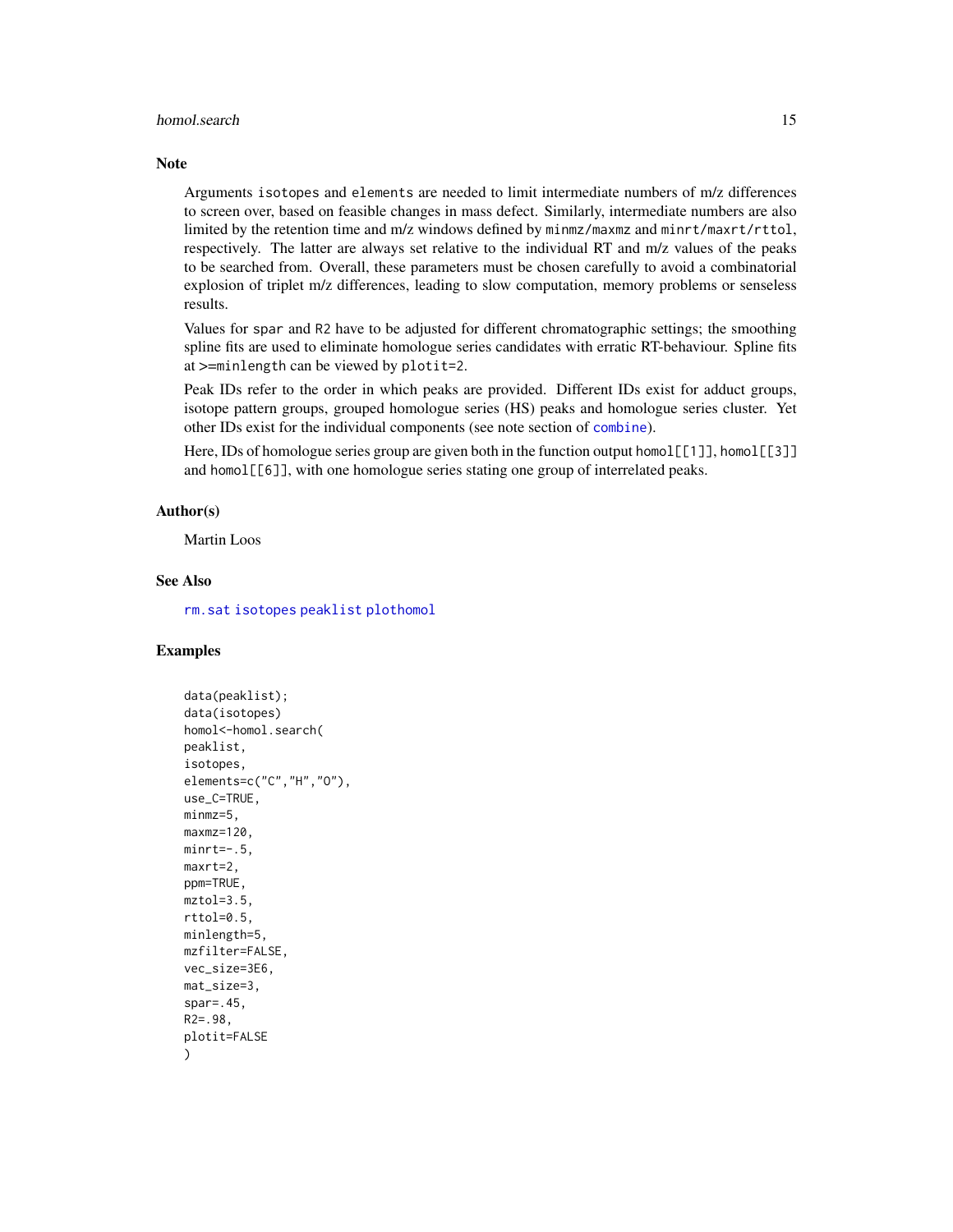plothomol(homol);

<span id="page-15-1"></span>make.isos *Deriving list of m/z isotope differences for input into* [pattern.search](#page-17-1)*.*

# Description

Deriving list of m/z isotope differences for input into [pattern.search](#page-17-1).

# Usage

```
make.isos(isotopes,
use_isotopes=c("13C","15N","34S","37Cl","81Br","41K","13C",
"15N","34S","37Cl","81Br","41K"),
use_charges=c(1,1,1,1,1,1,2,2,2,2,2,2))
```
# Arguments

| isotopes     | Dataframe with isotopes, from dependency enviror-                              |
|--------------|--------------------------------------------------------------------------------|
| use_isotopes | Character string of non-monoisotopic isotopes for isotopologue search.         |
| use_charges  | Vector of signed integers with length equal to that of use_isotopes. Specifies |
|              | the charge z for the isotopologue search of each isotope.                      |

#### Value

List of type iso with 5 entries

| iso[1]   | list of isotopes.       |
|----------|-------------------------|
| iso[2]   | list of isotope masses. |
| iso[53]  | charges.                |
| iso[14]  | number of isotope m/z.  |
| isol[5]] | elements.               |

#### Author(s)

Martin Loos

# See Also

# [pattern.search](#page-17-1)

# Examples

```
data(isotopes)
iso<-make.isos(isotopes,
use_isotopes=c("13C","15N","34S","37Cl","81Br","41K","13C","15N","34S","37Cl","81Br","41K"),
use_charges=c(1,1,1,1,1,1,2,2,2,2,2,2))
```
<span id="page-15-0"></span>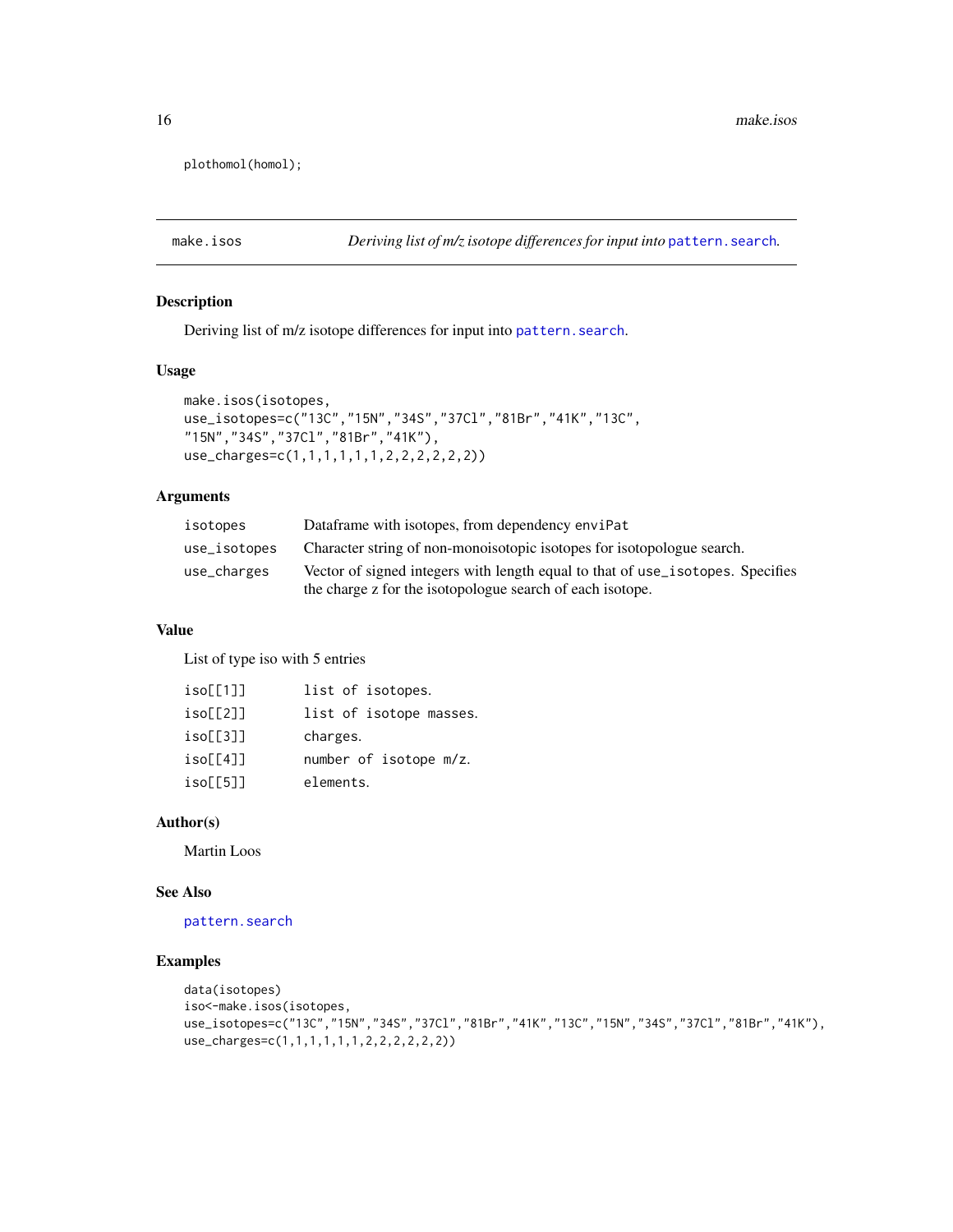<span id="page-16-1"></span><span id="page-16-0"></span>

# Description

Mark peaks and components in plots of retention time, m/z, mass defect or peak intensity. Select components or peaks by drawing a polygon.

# Usage

```
ms.filter(component, x = "mz", y = "dm", xlim = FALSE,ylim = FALSE, rm.comp = FALSE, plot.comp = TRUE,
rm.noncomp = TRUE, select.polygon = "inside", res = 100,
filter.for = "raw")
```
# Arguments

| component      | List of type comp generated by combine.                                                                                                                                                                                                                                                                                                                                               |
|----------------|---------------------------------------------------------------------------------------------------------------------------------------------------------------------------------------------------------------------------------------------------------------------------------------------------------------------------------------------------------------------------------------|
| x              | Scale of x-axis, any of "mz" (m/z), "dm" (mass defect), "rt" (retention time) or<br>" $int"$ (intensity).                                                                                                                                                                                                                                                                             |
| y              | Scale of y-axis, any of "mz" (m/z), "dm" (mass defect), "rt" (retention time) or<br>" $int"$ (intensity).                                                                                                                                                                                                                                                                             |
| xlim           | $xlim=c(upper bound, lower bound), default = FALSE.$                                                                                                                                                                                                                                                                                                                                  |
| ylim           | $ylim=c(upper bound, lower bound), default = FALSE.$                                                                                                                                                                                                                                                                                                                                  |
| rm.comp        | Select (i.e. remove) peaks assigned to components by combine?                                                                                                                                                                                                                                                                                                                         |
| plot.comp      | Highlight peaks part of a component (red)?                                                                                                                                                                                                                                                                                                                                            |
| rm.noncomp     | Select (i.e. remove) peaks not assigned to components by combine?                                                                                                                                                                                                                                                                                                                     |
| select.polygon | Select peaks and/or components to be excluded "inside" or "outside" of the<br>polygon drawn?                                                                                                                                                                                                                                                                                          |
| res            | Resolution of polygon selection; increase if problems with selection by compli-<br>cated polygons or along polygon boarder occur. Otherwise, ignore.                                                                                                                                                                                                                                  |
| filter.for     | What should be filtered and subsequently returned as value by the polygon se-<br>lection? Any of "raw" (raw data, i.e. peak list), "pattern" (isotope pattern<br>peak relations, i.e. subset of first entry in list of type pattern generated by<br>pattern. search) or "adduct" (adduct relations, i.e. subset of first entry in<br>list of type adduct generated by adduct. search) |

# Details

Selection refers to those peaks and/or components to be excluded. If not all peaks in the data set are assigned to components, they are still plotted and can thus e.g. be separated from those assigned to components by setting rm.comp vs. rm.noncomp.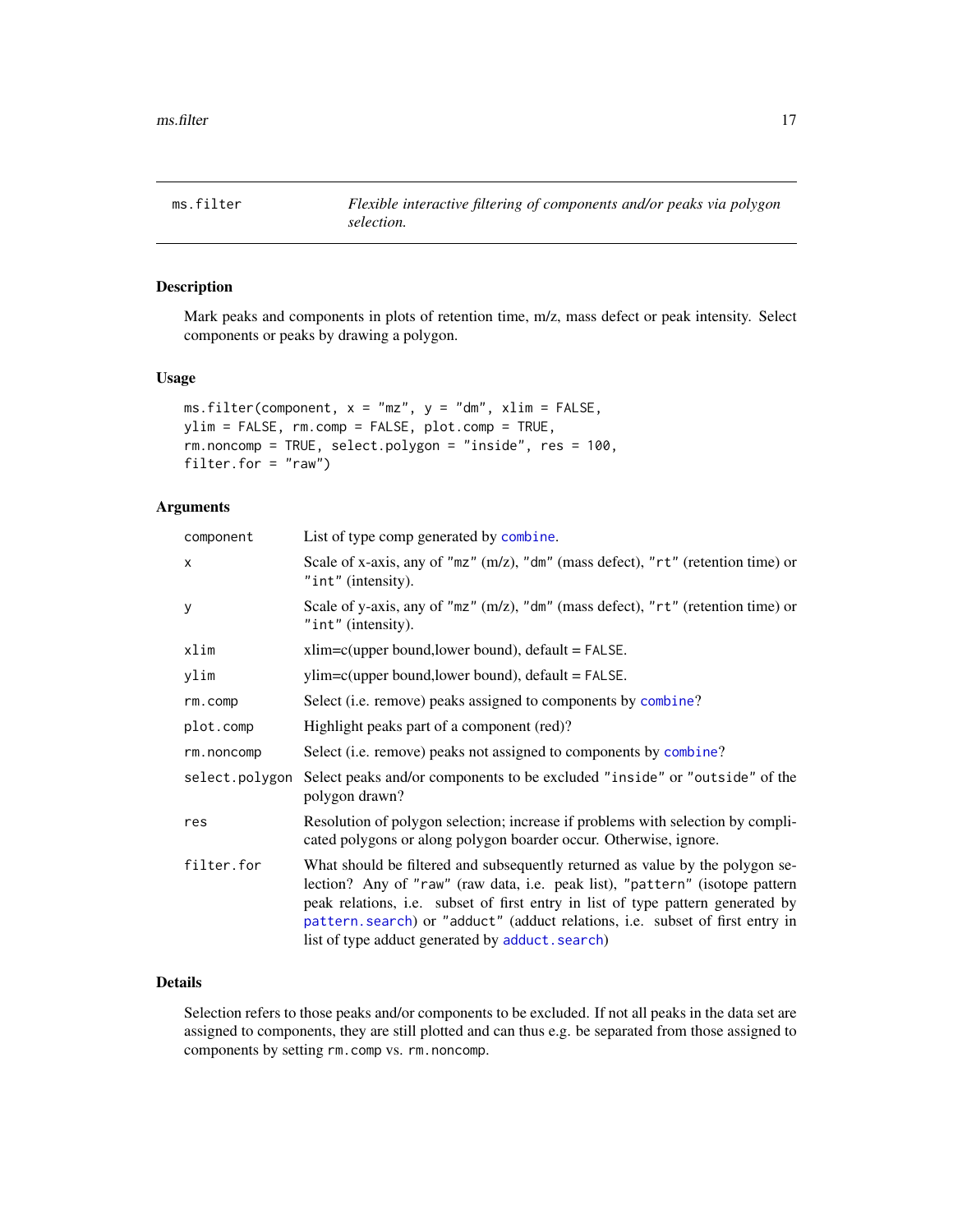# <span id="page-17-0"></span>Value

See filter.for argument. Either raw data (i.e. peak list), isotope pattern peak relations, (i.e. subset of first entry in list of type pattern generated by [pattern.search](#page-17-1)) or adduct relations (i.e. subset of first entry in list of type adduct generated by [adduct.search](#page-4-1)).

#### Note

Here, mass defect is defined as the difference of m/z to the nearest integer from rounding. rm.comp = FALSE and rm.noncomp = FALSE leads to no selection and thus no exclusions of anything.

# Author(s)

Martin Loos

# See Also

[plotcomp](#page-27-1) [combine](#page-6-1)

<span id="page-17-1"></span>

| pattern.search | Detecting and grouping isotope m/z relations among peaks in a HRMS |
|----------------|--------------------------------------------------------------------|
|                | dataset                                                            |

#### Description

Algorithm for detecting isotopes pattern peak groups generated by an unknown candidate chemical component.

# Usage

```
pattern.search(peaklist, iso, cutint = min(peaklist[, 2]), rttol = c(-0.5, 0.5),
mztol = 3, mzfrac = 0.1, ppm = TRUE, inttol = 0.5,
rules = c(TRUE, TRUE, TRUE, TRUE, TRUE, TRUE, TRUE, TRUE, TRUE, TRUE, TRUE),
deter = FALSE, entry = 20)
```
#### Arguments

| peaklist | Dataframe of HRMS peaks with three numeric columns for (a) $m/z$ , (b) intensity<br>and (c) retention time, such as peaklist.                                                                                                            |
|----------|------------------------------------------------------------------------------------------------------------------------------------------------------------------------------------------------------------------------------------------|
| iso      | Object generated by make. isos from isotopes, defining the isotopes m/z dif-<br>ferences to be screened for.                                                                                                                             |
| cutint   | Cutoff intensity. Peaks below this intensity will be (a) omitted and (b) not ex-<br>pected by any of the plausibility rules (see details). See parameter rules below.                                                                    |
| rttol    | Minus, plus retention time tolerance. Units as given in column 3 of peaklist<br>argument, e.g. $\lceil \min \rceil$ .                                                                                                                    |
| mztol    | m/z tolerance setting: value by which the m/z of a peak may vary from its ex-<br>pected value. If parameter ppm=TRUE (see below) given in ppm, otherwise, if<br>ppm=FALSE, in absolute m/z [u]. Defines the "large" mass tolerance used. |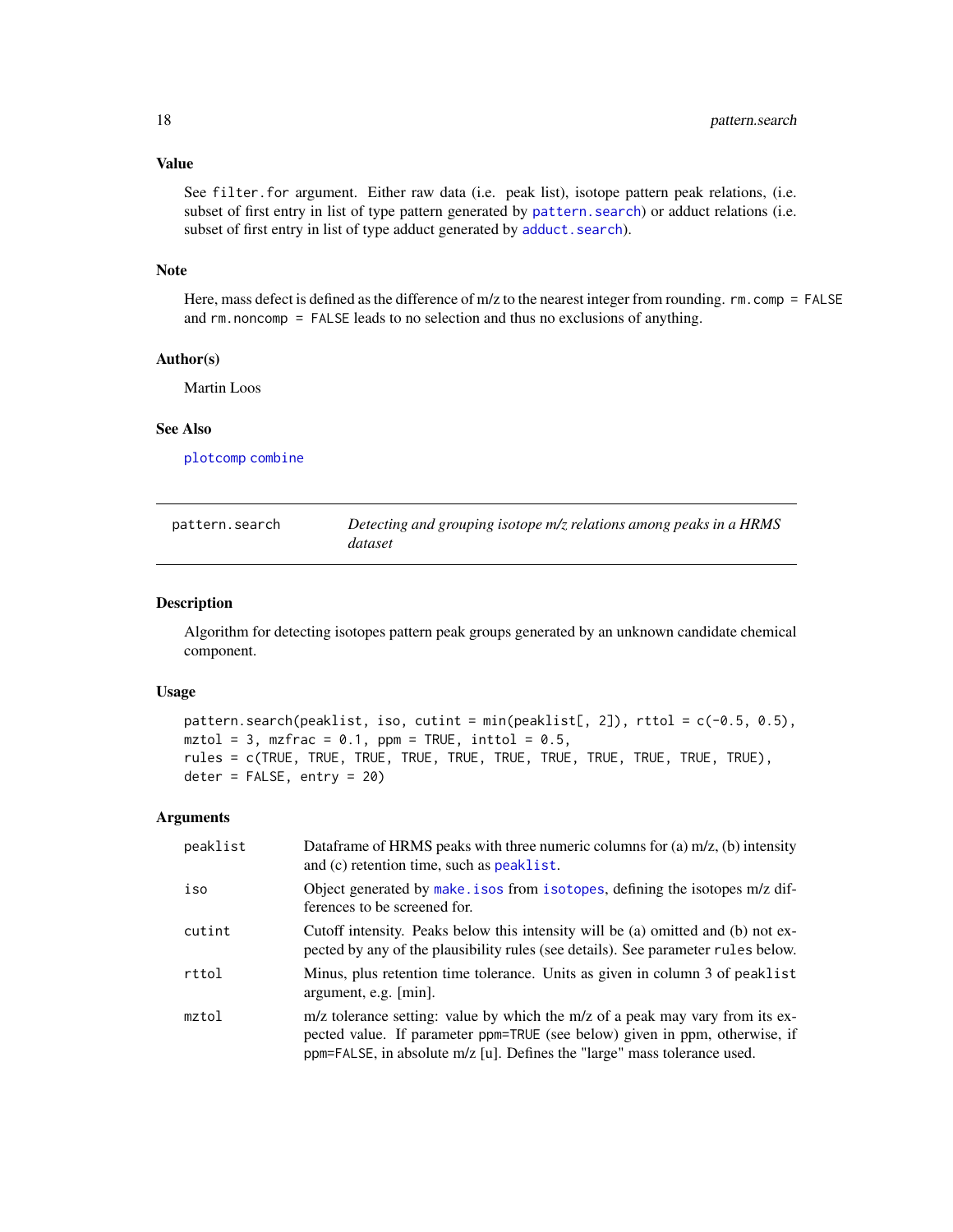# <span id="page-18-0"></span>pattern.search 19

| mzfrac | "Small" mass tolerance used. Given as a fraction of mztol, see above.                                                                                                                   |
|--------|-----------------------------------------------------------------------------------------------------------------------------------------------------------------------------------------|
| ppm    | Should mztol be set in ppm (TRUE) or in absolute m/z (FALSE)                                                                                                                            |
| inttol | Intensity tolerance setting: fraction by which peak intensities may vary. E.g. if<br>set to 0.2, a peak with expected intensity 10000 may range in between 8000 and<br>12000.           |
| rules  | Enabling(TRUE)/disabling(FALSE) of rules[1] to rules[11], see details. Vec-<br>tor with eight entries.                                                                                  |
| deter  | If using deter. iso instead of make. isos, set to TRUE. This disables all rules and<br>makes pattern. search compatible with argument iso inputs from deter. iso.<br>Otherwise, ignore. |
| entry  | Memory allocation setting. Increase value if the corresponding warning is is-<br>sued. Otherwise, ignore.                                                                               |

#### Details

Detecting groups of isotope pattern peaks involves two steps.

In a first step, and within the given tolerances rttol and mztol, m/z differences among any two peaks are screened for matching differences in m/z among different isotope(s) of an element, as provided by the iso argument. This leads to a set of candidate isotope m/z differences, with each subsequently undergoing four plausibility checks (rules parameter entries 1 to 7).

In a second step, the remaining candidate m/z isotope differences are sorted in tree-like structures (so-called isotope pattern groups), starting from the lowest m/z peak of the data set. Thus, a tree consists of several  $(\geq=2)$  peaks related by isotope m/z differences; the peak with lowest m/z in the tree (root node) represents the monoisotopic peak of the associated candidate molecular component. This does not require prior knowledge about the chemical nature of the components assigned. Again, the resulting trees undergo plausibilization (rules parameter entries 8 to 11).

In addition, groups with m/z isotope differences being detected within "small" mztol are used to calculate a minimum number of atoms per element associated with that m/z isotope difference.

# Value

List of type pattern with 12 entries

| pattern[[1]] | Patterns. Dataframe with peaks (mass, intensity, rt, peak ID) and their iso-<br>tope pattern relations (to ID, isotope(s), mass tolerance, charge level)<br>within isotope pattern groups (group ID, interaction level). |
|--------------|--------------------------------------------------------------------------------------------------------------------------------------------------------------------------------------------------------------------------|
| pattern[2]]  | Parameters. Parameters used.                                                                                                                                                                                             |
| pattern[3]]  | Peaks in pattern groups. Dataframe listing all peaks (peak IDs) per isotope<br>pattern group (group ID) at the given z-level(s) (charge level).                                                                          |
| pattern[[4]] | Atom counts. Groups with m/z isotope differences being detected within "small"<br>mztol are used to calculate a minimum number of atoms per element associated<br>with that m/z isotope difference.                      |
| pattern[5]]  | Count of pattern groups. Number of isotope pattern groups found on the<br>different z-levels used.                                                                                                                       |
| pattern[6]   | Removals by rules. Times rules lead to rejections (rules[1] to rules[10])<br>or a merging of nested groups (rules[11]).                                                                                                  |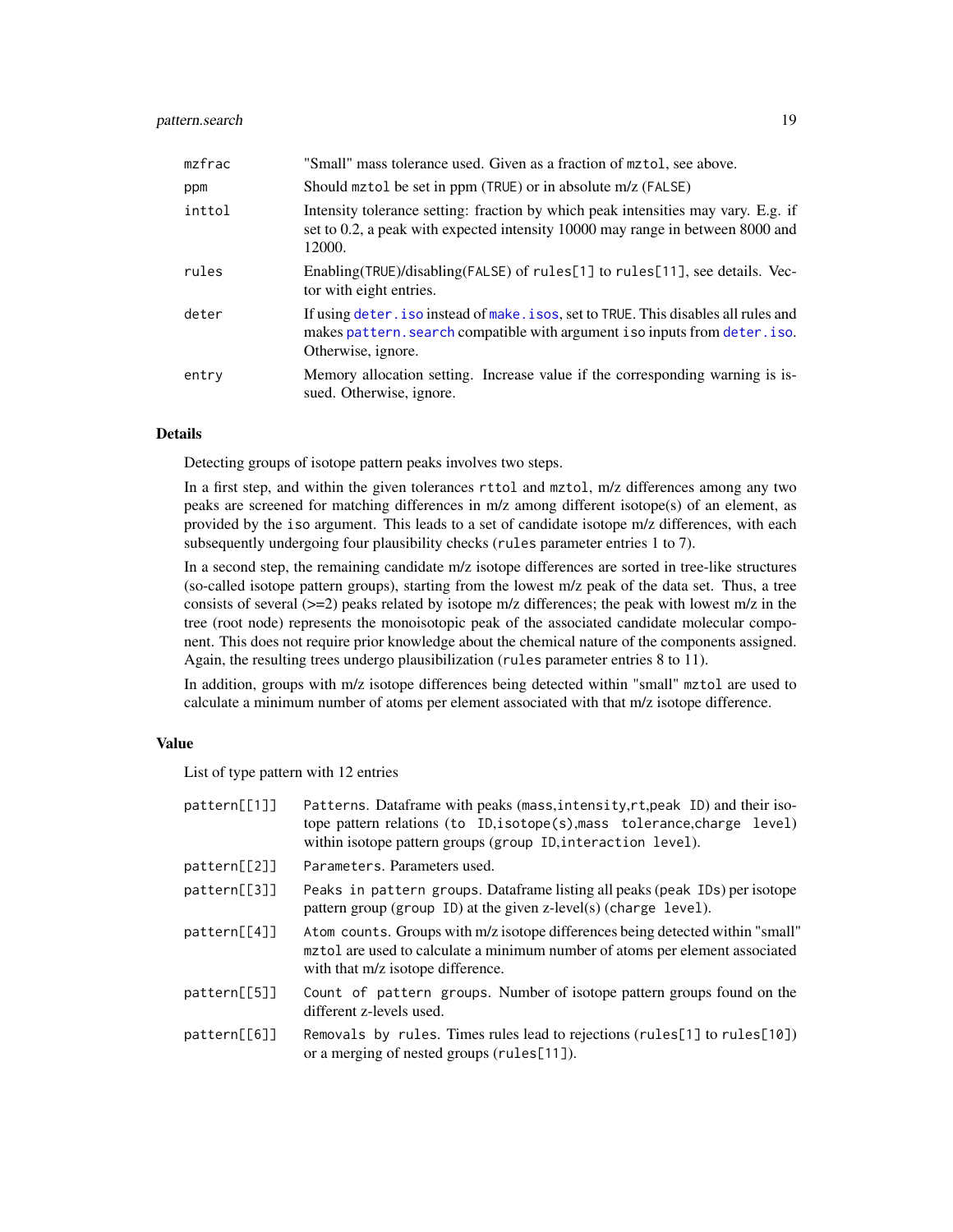<span id="page-19-0"></span>

| pattern[[7]]  | Number of peaks with pattern group overlapping. Number of overlap-<br>ping groups; overlap = $1$ corresponds to no overlap.   |
|---------------|-------------------------------------------------------------------------------------------------------------------------------|
| pattern[[8]]  | Number of peaks per within-group interaction levels.                                                                          |
| pattern[[9]]  | Counts of isotopes. Number of times a m/z isotope difference was detected<br>(raw measure / number of isotope pattern groups) |
| pattern[[10]] | Elements. Elements used via argument iso derived by make. isos.                                                               |
| pattern[111]  | Charges. z-levels used.                                                                                                       |
| pattern[[12]] | Rule settings. rules[1] to rules[11] settings used.                                                                           |

## rules setting

rules[1]: Intensities between two peaks associated via any of the candidate m/z isotope differences of the iso argument are compared. Given this difference in intensity, the minimum number of atoms for the element with highest abundance in argument iso is calculated. If  $(minimum number of atoms)*$  $(minimum mass) > (m/z of lighter peak * maximum charge in argumentiso)$ , the candidate m/z difference is found implausible and therefore rejected. The minimum mass is set to that of protium (1H) plus its minimum association to numbers of carbon atoms, i.e.  $1.0078 + (1/6 * 12.0000)$ . Fast precheck to rules[2] and rules[3].

rules[2]: Repeats rules[1], but uses abundances and minimum masses (including the C-ratios of [isotopes](#page-0-0)) for only those isotope(s) of argument iso ranging within the "large" m/z tolerance set by mztol.

rules[3]: Repeats rules[1], but now uses abundance and minimum masses (including the Cratios of [isotopes](#page-0-0)) individually for only those isotope(s) of argument iso ranging within the "small" m/z tolerance set by mztol\*mzfrac.

rules[4]: If the intensity ratio between two peaks associated via any of the candidate m/z isotope differences of the iso argument is smaller than the smallest isotope abundance ratio of an element of argument iso, the candidate m/z difference is found implausible and therefore rejected. Fast precheck to rules[5] and rules[6].

rules[5]: Repeats rules[4], but now uses abundances for only those isotope(s) of argument iso ranging within the "large" m/z tolerance set by mztol.

rules[6]: Repeats rules[4], but now uses abundances for only those isotope(s) of argument iso ranging within the "small" m/z tolerance set by mztol.

rules[7]: Given those isotopes of argument iso ranging within the "small" m/z tolerance set by mztol and mzfrac and their C-ratio set in [isotopes](#page-0-0), the minimum number of carbon atoms and the associated 13C peak intensity to be expected at M+1 can be calculated. Checks if this expected 13C peak is present in the data set. If not, the candidate m/z difference is rejected.

rules[8]: Given the intensity and m/z of the monoisotopic peak in a growing isotope pattern tree and values from argument iso, the maximum m/z to which a tree can grow is restrict.

rules[9]: Given (a) the intensities of the monoisotopic peak (=tree root node, interaction level 1) and its first isotopic daughter peaks (tree interaction level 2) and (b) the candidate m/z isotope(s) within the "small" m/z tolerance set by mztol and mzfrac associated with (a), the occurrence of expected peaks (interaction level >2) above the value set by argument cutint is checked. If expected but not found, the peak at interaction level 1 is rejected as being the monoisotopic candidate peak, and a tree is grown on the remaining interrelated peaks. For example, if a monoisotopic peak (= tree interaction level 1) is associated with an intensive 13-C isotope peak (= tree interaction level 2), a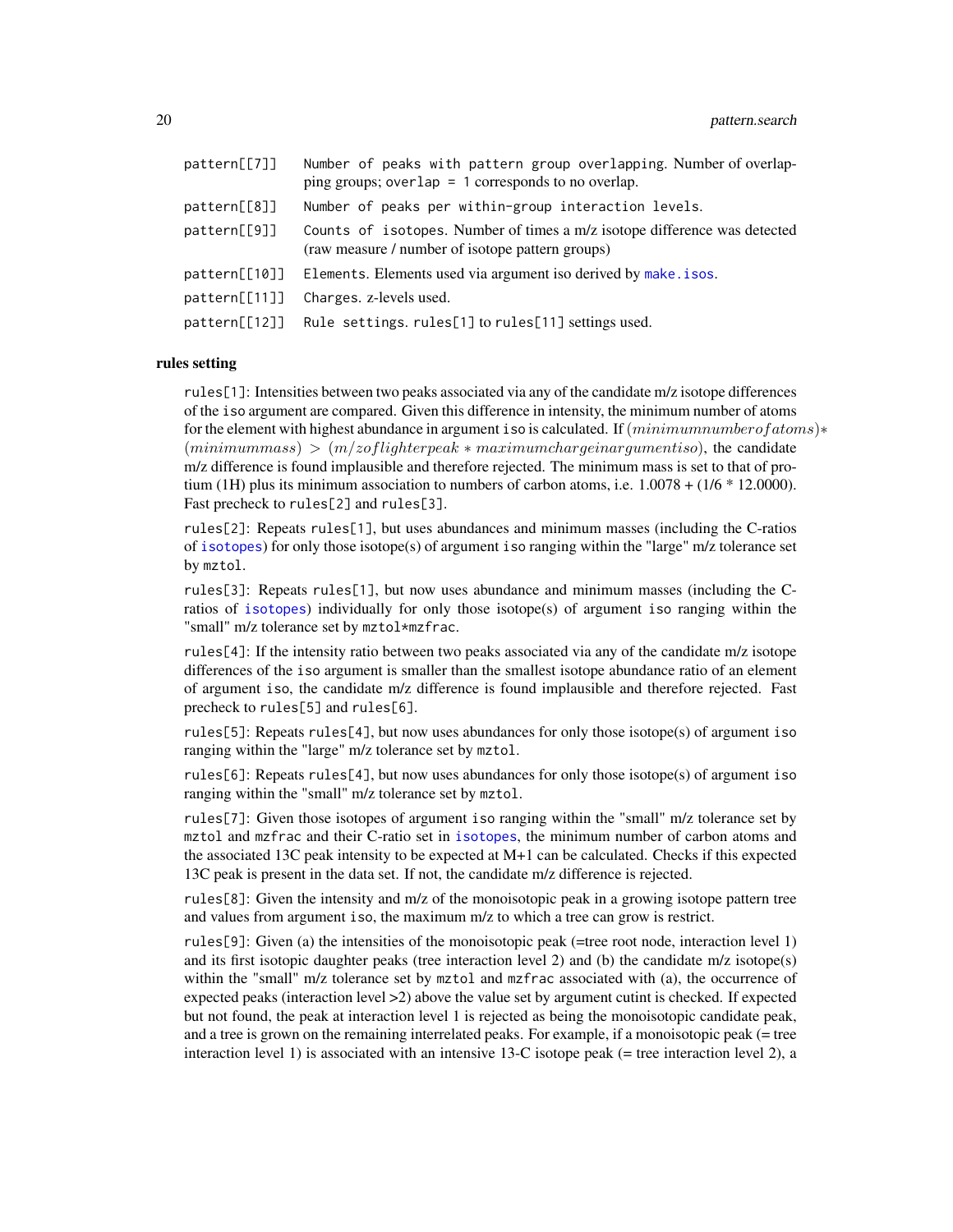<span id="page-20-0"></span>second peak from two 13-C vs. 12-C isotope replacements can be expected and must be checked for.

rules[10]: Restriction to rules[7] and [9]: expected peaks are searched for only if no other measured peaks of higher intensity exist in a tolerance window of absolute  $m/z = 0.5$  around the m/z of the expected peak. This allows skipping the search of expected peaks in cases of intensity masking by other peaks. For example, intensive 37-Cl often mask the occurrence of a second 13-C peak to be expected from rules[6], depending on the number of Cl and C atoms and the measurement resolution used.

rules[11]: In some cases, trees may - if several charges z are used - be nested within each other. This rule merges the nested group of charge  $z=x$  into the nesting peak group of  $z \rightarrow x$ .

#### Warning

Acceptable outcomes strongly depend on appropriate parametrization of the algorithm.

Including many isotopes and overly large values for rttol and/or mztol may lead to overflows. In this case, a warning is issued to increase parameter entry or to adjust values of rttol and/or mztol.

Group IDs are valid both for pattern[[1]] and pattern[[3]].

#### Note

Peak IDs refer to the order in which peaks are provided. Different IDs exist for adduct groups, isotope pattern groups, grouped homologue series (HS) peaks and homologue series cluster. Moreover, and at the highest level, yet other IDs exist for the individual components (see note section of [combine](#page-6-1)).

Depending on values of mztol, several m/z isotope differences from argument iso may match a measured m/z difference between two peaks.

rules[1] to rules[11] encompass uncertainties in intensity set by parameter inttol.

In some cases, two or several isotope pattern trees may overlap. Overlapping trees are not merged by rules[11] but only fully nested ones.

Disabling rules[10] may in some cases lead to false rejections of candidate m/z isotope differences for rules[7] and rules[9], especially for low resolutions.

rules[9] is recursive, i.e. may be applied several times on an ever decreasing number of peaks per tree, until plausibility holds or no m/z isotopic differences remain.

# Author(s)

Martin Loos

# See Also

```
pattern.search2 rm.sat peaklist make.isos plotisotopes plotdefect combine plotgroup
isotopes resolution_list
```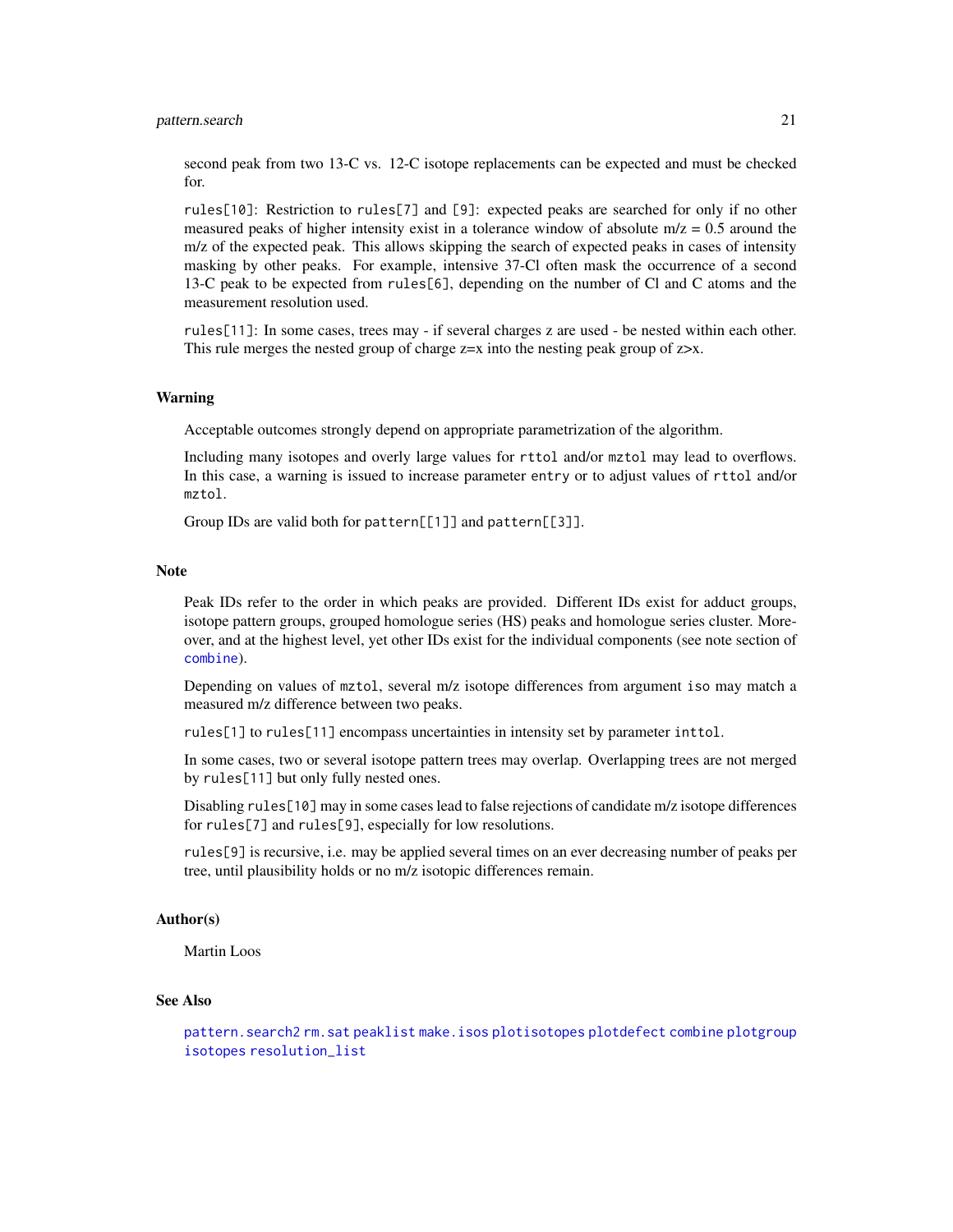#### <span id="page-21-0"></span>**Examples**

```
data(peaklist)
peaklist<-rm.sat(peaklist,dmz=0.3,drt=0.1,intrat=0.015,spar=0.8,corcut=-1000,plotit=TRUE);
peaklist<-peaklist[peaklist[,4],1:3];
data(isotopes)
# (1) run isotope pattern grouping ####################
# (1.1) define isotopes and charge (z) argument ######
iso<-make.isos(isotopes,
use_isotopes=c("13C","15N","34S","37Cl","81Br","41K","13C","15N","34S","37Cl","81Br","41K"),
use_charges=c(1,1,1,1,1,1,2,2,2,2,2,2))
# (1.2) run isotope grouping #########################
# save the list returned as "pattern" #################
pattern<-pattern.search(
 peaklist,
 iso,
 cutint=10000,
 rttol=c(-0.05, 0.05),
 mztol=2,
 mzfrac=0.1,
 ppm=TRUE,
 inttol=0.2,
 rules=c(TRUE, TRUE, TRUE, TRUE, TRUE, TRUE, TRUE, TRUE, TRUE, TRUE, TRUE),
 deter=FALSE,
 entry=50
);names(pattern);
# extract peaks listed in isotope pattern group no.1 #
# under pattern[[3]] from pattern[[1]] ###############
pattern[[1]][as.numeric(strsplit(as.character(pattern[[3]][1,2]),",")[[1]]),];
plotisotopes(pattern);
plotdefect(pattern, elements=c("N"));
```
<span id="page-21-1"></span>pattern.search2

Detecting and grouping isotope m/z relations among LC-HRMS centroid peaks, based on quantized reference data

#### **Description**

Algorithm for grouping isotope pattern centroids of chemical components by querying quantized simulation data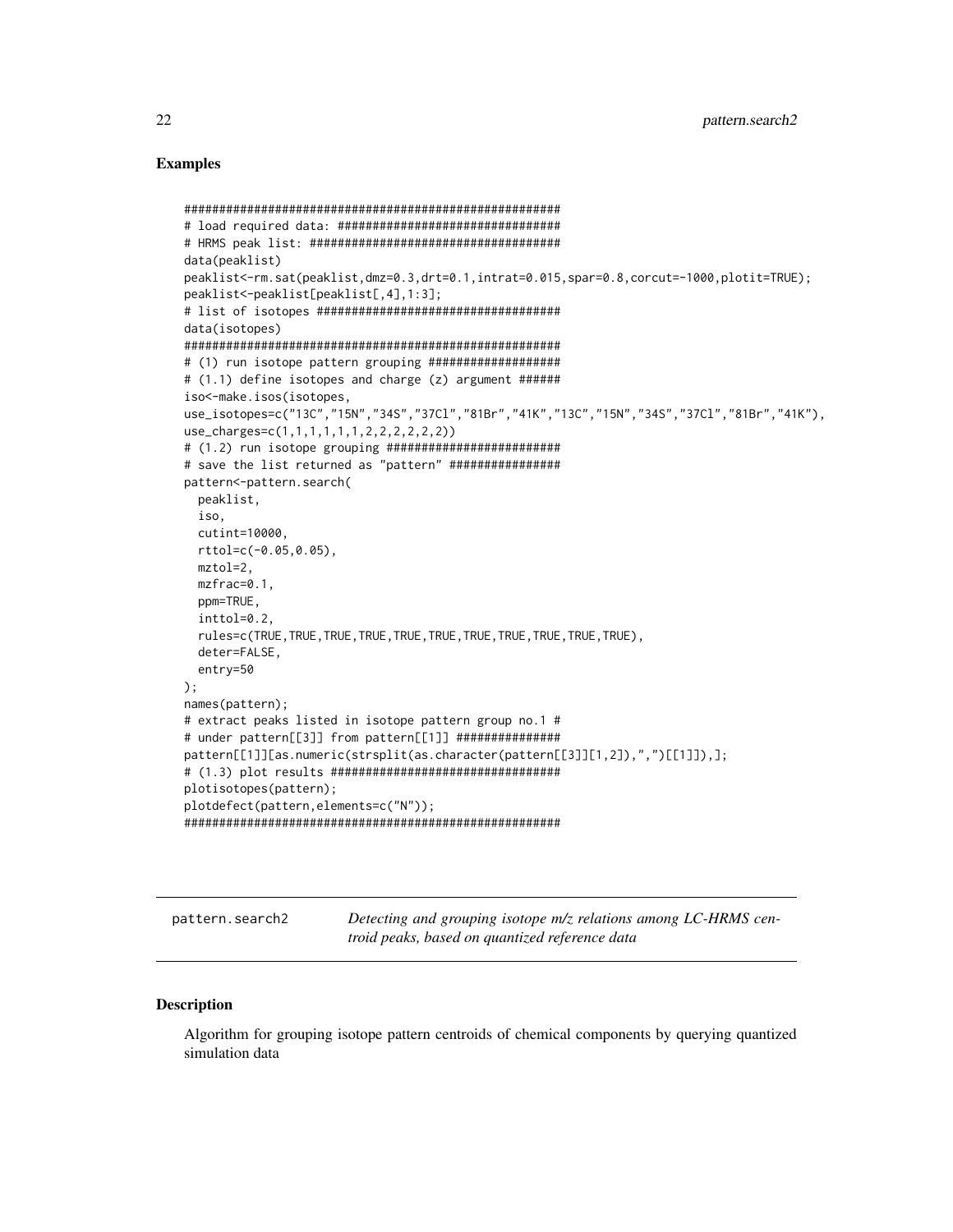# <span id="page-22-0"></span>pattern.search2 23

#### Usage

```
pattern.search2(peaklist,quantiz,mztol=2,ppm=TRUE,inttol=0.5,rttol=0.3,
use_isotopes=c("13C","37Cl","15N","81Br","34S","18O"),use_charges=c(1,2),
use_marker=TRUE,quick=FALSE,isotopes)
```
### Arguments

| peaklist     | Dataframe of HRMS peaks with three numeric columns for (a) $m/z$ , (b) intensity<br>and (c) retention time, such as peaklist.                                                                   |
|--------------|-------------------------------------------------------------------------------------------------------------------------------------------------------------------------------------------------|
| quantiz      | Quantized simulation data of feasible centroid-centroid relations as provided by<br>package nontargetData.                                                                                      |
| mztol        | m/z tolerance setting: value by which the m/z of a peak may vary from its ex-<br>pected value. If parameter ppm=TRUE (see below) given in ppm, otherwise, if<br>ppm=FALSE, in absolute m/z [u]. |
| ppm          | Should mztol be set in ppm (TRUE) or in absolute m/z (FALSE).                                                                                                                                   |
| inttol       | Intensity tolerance setting $=$ fraction by which peak intensities may vary; e.g., if<br>set to 0.2, a peak with expected intensity 10000 may range in between 8000 and<br>12000.               |
| rttol        | +/- retention time tolerance. Units as given in column 3 of peaklist argument,<br>e.g. [min].                                                                                                   |
| use_isotopes | Restrict query to certain isotopes dominating centroid relations; set to FALSE to<br>use all available isotopes.                                                                                |
| use_charges  | Vector of signed integers. Restrict query to certain charges z; set to FALSE to use<br>all charge states.                                                                                       |
| use_marker   | Query for marker peaks, FALSE or TRUE?                                                                                                                                                          |
| quick        | Continue if query finds first hit? Speeds up, but leaves resulting information on<br>underlying isotopes incomplete.                                                                            |
| isotopes     | Dataframe of relevant isotopes as provided by package enviPat; used for check-<br>ing user inputs.                                                                                              |

#### Details

As alternative to rule-based pattern. search, differences among measured centroids (peaklist) are queried to match those of compressed (=quantized) simulation data within bounds of measurement tolerances and the quantization distortion. Hence, in comparion to [pattern.search](#page-17-1), this approach accounts for centroid mass shifts induced by peak profile interferences prevalent at even high m/z resolution.

To derive the quantized data, isotope pattern centroids of several million organic molecular formulas from the PubChem database were calculated for various classes of adducts. Molecular formulas were filtered to be unique and only to contain C, H, O, N, Cl, Br, K, Na, S, Si, F, P and/or I. The resulting >250 million centroid pairs from individual patterns were then categorized for their dominant isotopologues, charge and the possible presence of another centroid of higher intensity than that of the pair (=marker peak). Within these categories, data on centroid pair (a) m/z, (b) m/z differences, (c) intensity ratios and (d) marker m/z was quantized by a recursive partitioning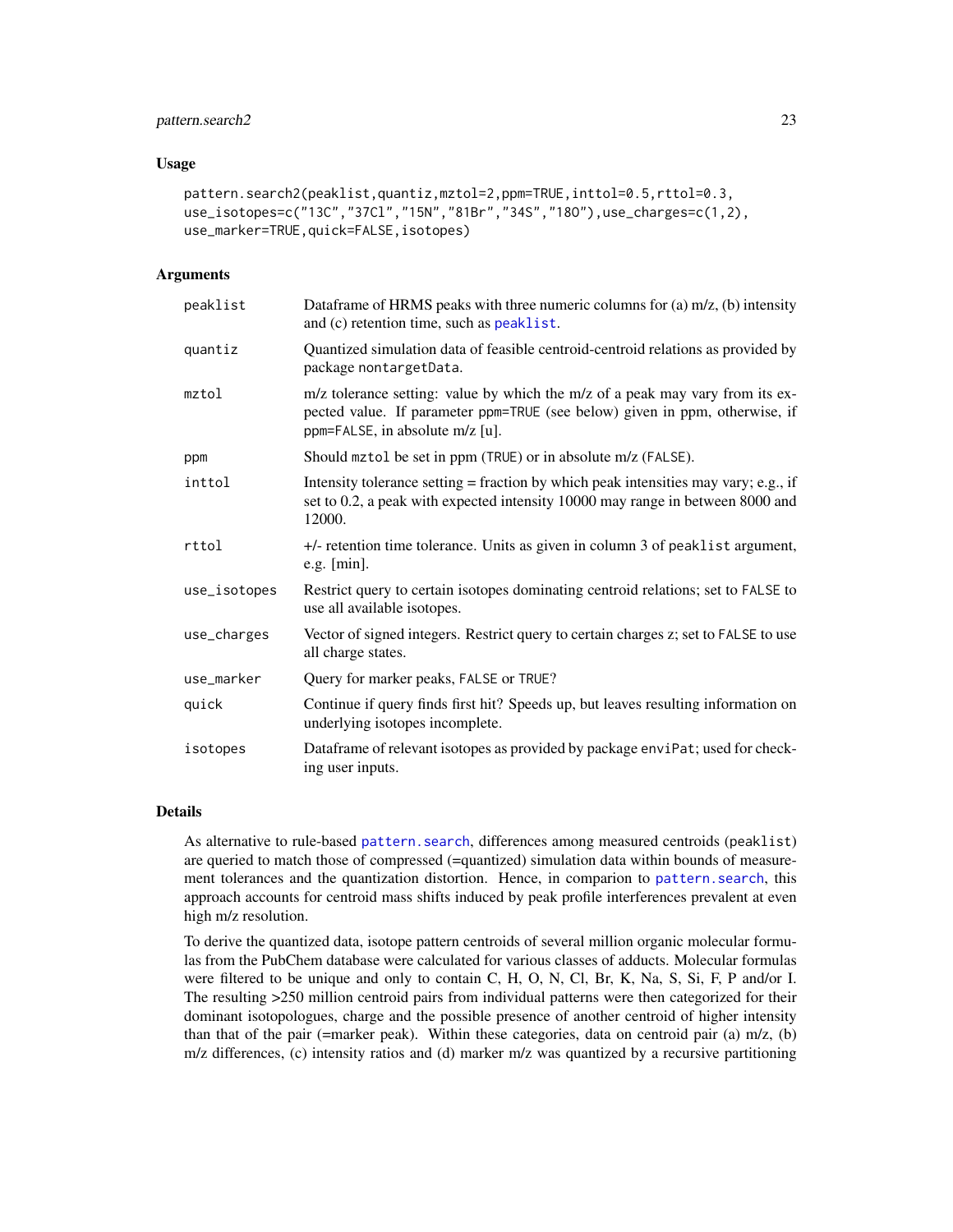<span id="page-23-0"></span>procedure. The resulting compressed data representation was extended by nearest neigbour estimates in the above dimensions (a) to (d) to account for queries with molecular formulas possibly not present in the PubChem set. Internally, the quantized simulation data is queried by a tree-like space-partitioning structure for hyperrectangles, while centroids from peaklist are restructured into kd-trees.

#### Value

List of type pattern with 12 entries

| pattern[ [1] ] | Patterns. Dataframe with peaks (mass, intensity, rt, peak ID) and their iso-<br>tope pattern relations (to ID, isotope (s), mass tolerance (deprecated), charge level)<br>within isotope pattern groups (group ID, interaction level (deprecated)). |  |
|----------------|-----------------------------------------------------------------------------------------------------------------------------------------------------------------------------------------------------------------------------------------------------|--|
| pattern[[2]]   | Parameters. Parameters used.                                                                                                                                                                                                                        |  |
| pattern[[3]]   | Peaks in pattern groups. Dataframe listing all peaks (peak IDs) per isotope<br>pattern group (group ID) at the given z-level(s) (charge level).                                                                                                     |  |
| pattern[[4]]   | Atom counts. Deprecated.                                                                                                                                                                                                                            |  |
| pattern[[5]]   | Count of pattern groups. Number of isotope pattern groups found on the<br>different z-levels used.                                                                                                                                                  |  |
| pattern[[6]]   | Removals by rules. Deprecated.                                                                                                                                                                                                                      |  |
| pattern[[7]]   | Number of peaks with pattern group overlapping. Deprecated                                                                                                                                                                                          |  |
| pattern[[8]]   | Number of peaks per within-group interaction levels.                                                                                                                                                                                                |  |
| pattern[[9]]   | Counts of isotopes. Number of times a m/z isotope difference was detected<br>(raw measure / number of isotope pattern groups)                                                                                                                       |  |
| pattern[ [10]] | Elements. Elements used via argument iso derived by make. isos.                                                                                                                                                                                     |  |
| pattern[[11]]  | Charges. z-levels used.                                                                                                                                                                                                                             |  |
| pattern[[12]]  | Rule settings. Deprecated.                                                                                                                                                                                                                          |  |

# Warning

Acceptable outcomes strongly depend on appropriate parametrization of the algorithm and using the correct quantiz data set from package nontargetData. Using overly large values for rttol and/or mztol may lead to slow execution.

# Note

Peak IDs refer to the order in which peaks are provided.

If you do not find quantized simulation data for your instrument in package nontargetData and you can provide resolution=f(m/z) information: contact maintainer.

#### Author(s)

Martin Loos

# See Also

[rm.sat](#page-34-1) [peaklist](#page-24-1) [plotisotopes](#page-33-1) [plotdefect](#page-28-1) [combine](#page-6-1) [plotgroup](#page-30-1) [pattern.search](#page-17-1)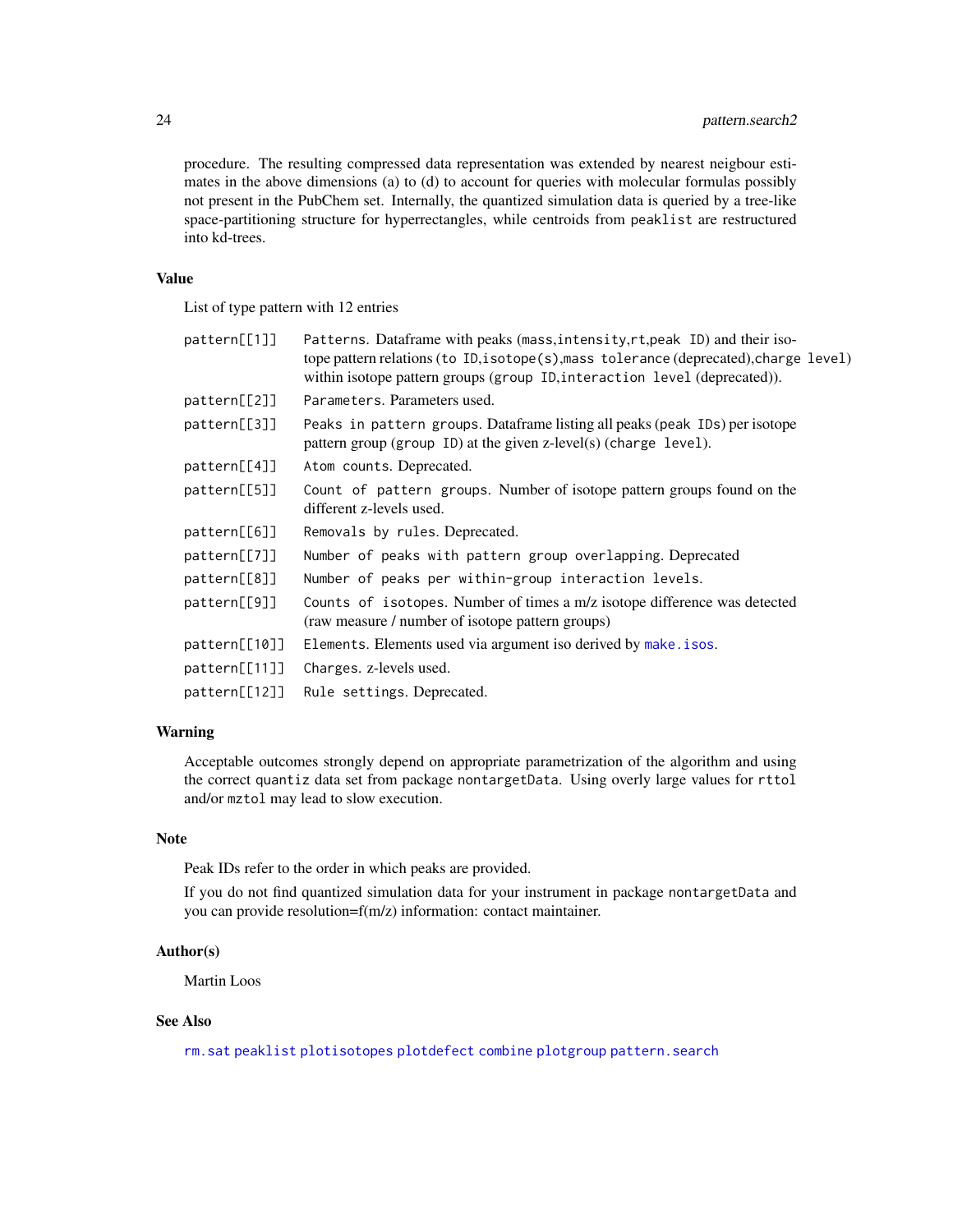# <span id="page-24-0"></span>peaklist

# **Examples**

```
# load HRMS centroid list: ###########################
data(peaklist)
data(isotopes)
# load quantized simulation data ######################
data(OrbitrapXL_VelosPro_R60000at400_q)
# save the list returned as "pattern" ################
pattern<-pattern.search2(
peaklist,
OrbitrapXL_VelosPro_R60000at400_q,
mztol=2.
ppm=TRUE,
inttol=0.5,
rttol=0.3,use_isotopes=FALSE,
use_charges=FALSE,
use_marker=TRUE,
quick=FALSE,
isotopes
\mathcal{C}names(pattern);
```
<span id="page-24-1"></span>peaklist

**HRMS** peak list

#### **Description**

LC-HRMS peak list of a sewage treatment plant effluent sample.

### **Usage**

```
data(peaklist)
```
# Format

Numeric data frame with 11172 observations on the following 3 variables.

mass Peak m/z

intensity Peak intensity

rt Peak retention time [min]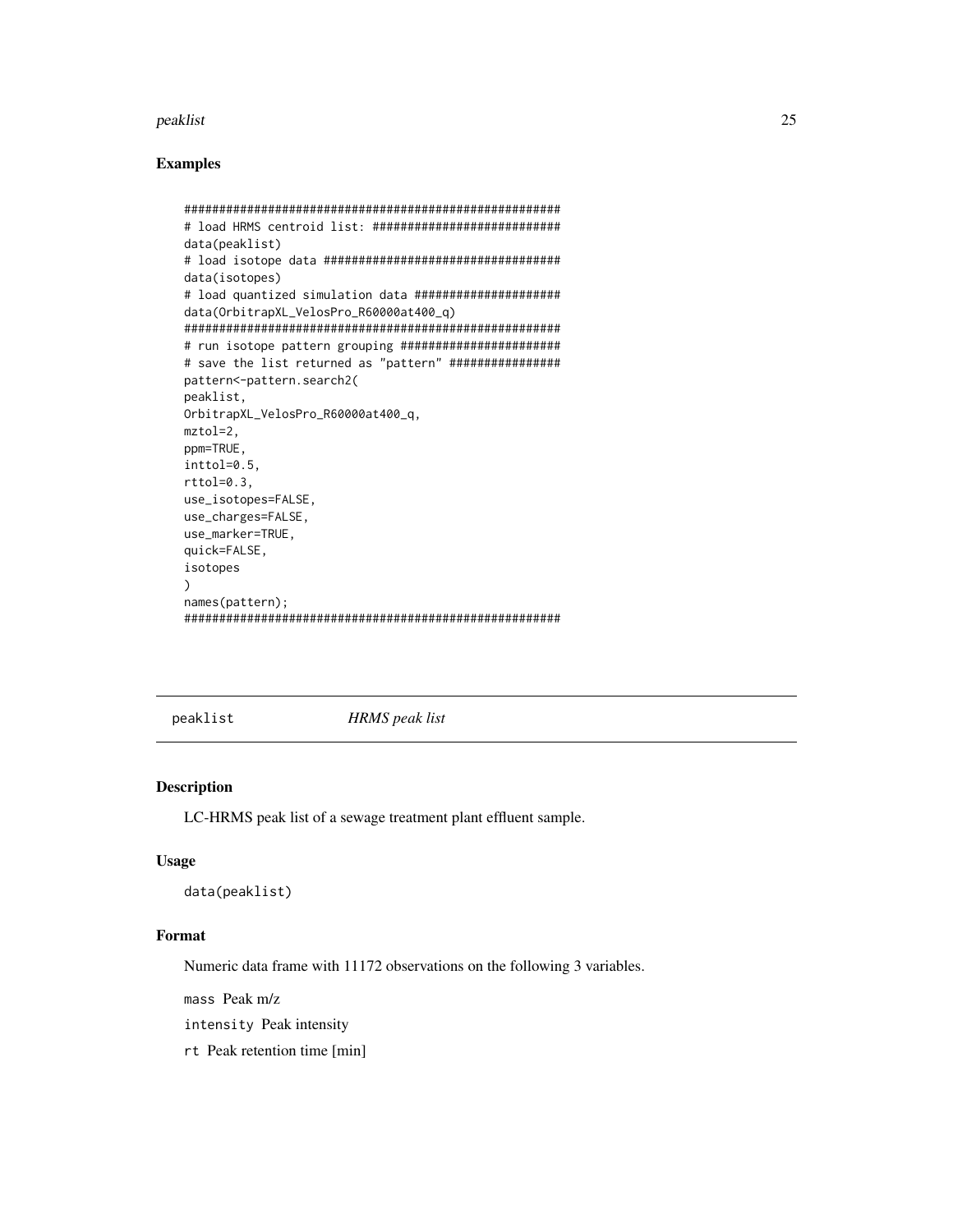# <span id="page-25-0"></span>Details

HPLC-ESI-FTMS Thermo Fisher orbitrap, resolution 100.000@400m/z, positive ionization, profile data. Generated by Thermo Fisher Formulator peak-picking algorithm; contains satellite peaks for some high intensity peaks.

#### Examples

data(peaklist) plot(peaklist[,3],peaklist[,1],pch=19,cex=0.5,xlab="Retention time [min]",ylab="m/z")

<span id="page-25-1"></span>

plotadduct *Plot of frequencies and peak intensities of different adducts*

### Description

Plots absolute frequencies of different adducts detected by adduct. search and boxplots the intensity distributions of associated peaks.

# Usage

plotadduct(adduct)

#### Arguments

adduct List of type adduct produced by [adduct.search](#page-4-1).

# Author(s)

Martin Loos

# See Also

[adduct.search](#page-4-1)

<span id="page-25-2"></span>

| plotall |        | $RT$ vs. $m/z$ scatterplot marking isotope pattern and adduct group |  |  |  |
|---------|--------|---------------------------------------------------------------------|--|--|--|
|         | peaks. |                                                                     |  |  |  |

# Description

RT vs. m/z scatterplot marking isotope pattern and adduct group peaks.

#### Usage

plotall(pattern, adduct)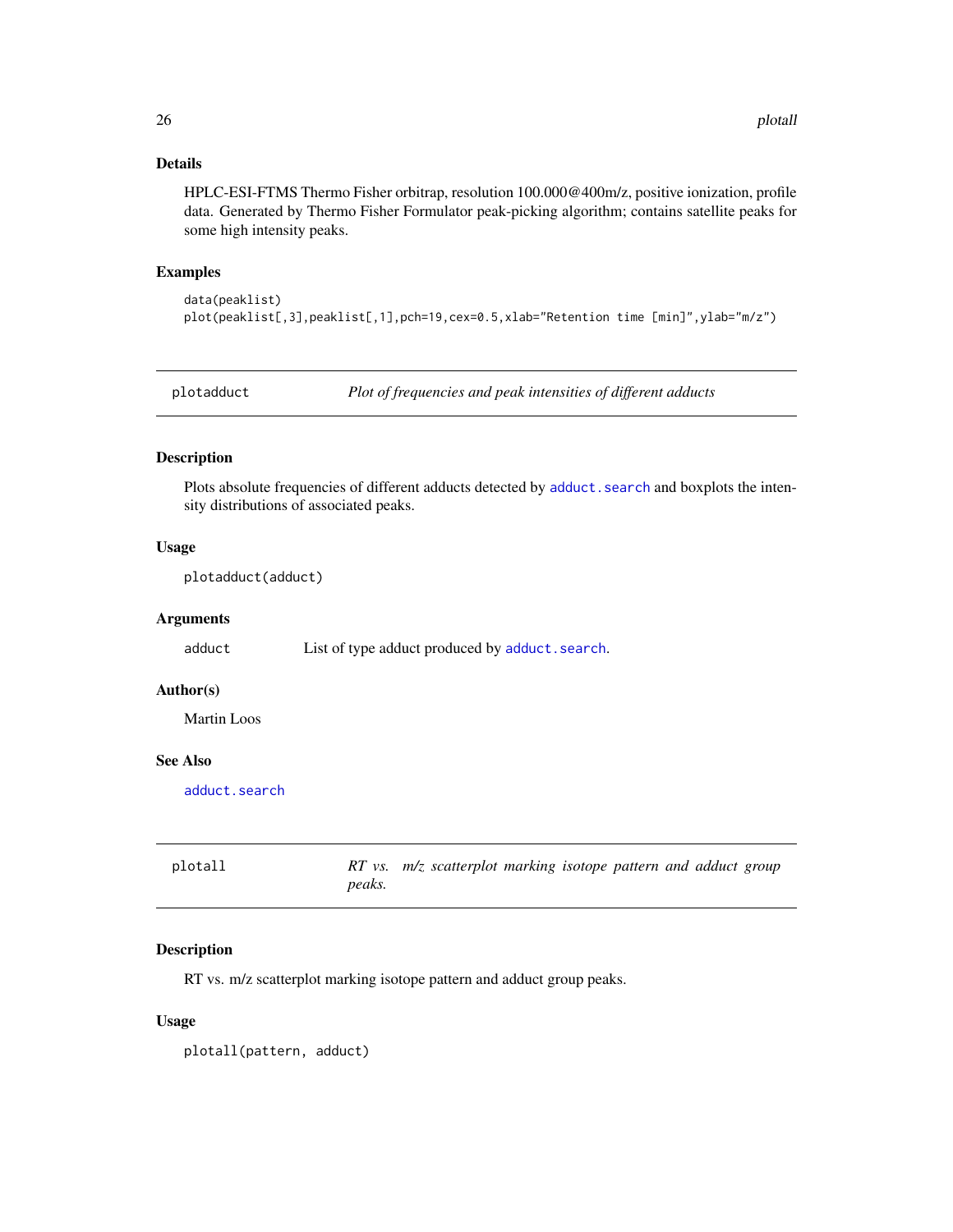#### <span id="page-26-0"></span>plotall and the contract of the contract of the contract of the contract of the contract of the contract of the contract of the contract of the contract of the contract of the contract of the contract of the contract of th

# Arguments

| pattern | List of type pattern produced by pattern. search. |
|---------|---------------------------------------------------|
| adduct  | List of type adduct produced by adduct. search.   |

# Author(s)

Martin Loos

# See Also

[pattern.search](#page-17-1) [adduct.search](#page-4-1)

# Examples

```
data(peaklist);
data(adducts);
data(isotopes);
iso<-make.isos(isotopes,
use_isotopes=c("13C","15N","34S","37Cl","81Br","41K","13C","15N","34S","37Cl","81Br","41K"),
use_charges=c(1,1,1,1,1,1,2,2,2,2,2,2))
pattern<-pattern.search(
 peaklist,
 iso,
 cutint=10000,
 rttol=c(-0.05,0.05),
 mztol=2,
 mzfrac=0.1,
  ppm=TRUE,
  inttol=0.2,
  rules=c(TRUE,TRUE,TRUE,TRUE,TRUE,TRUE,TRUE,TRUE,TRUE,TRUE,TRUE),
  deter=FALSE,
  entry=50
);
adduct<-adduct.search(
 peaklist,
 adducts,
 rttol=0.05,
 mztol=3,
  ppm=TRUE,
  use_adducts=c("M+K","M+H","M+Na","M+NH4"),
  ion_mode="positive"
);
plotall(pattern, adduct)
```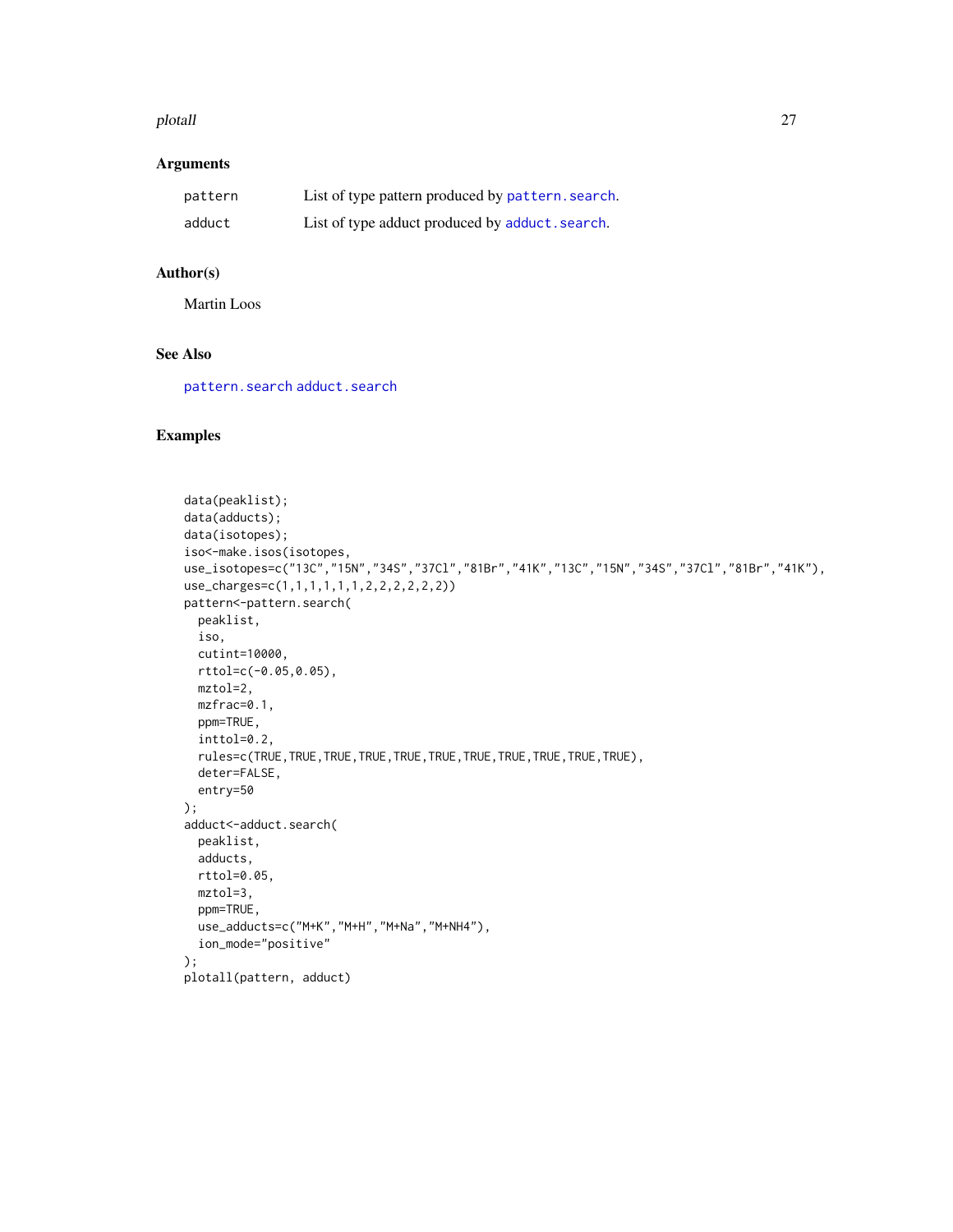<span id="page-27-1"></span><span id="page-27-0"></span>

#### Description

Plot and print isotope and adduct relations among peaks of a single component. Also lists all other peaks of the data set within tolerance ranges of m/z and retention time (RT).

#### Usage

plotcomp(comp, compoID, peakID = FALSE)

#### Arguments

| comp    | List of type comp produced by function combine.                                                                                                                        |
|---------|------------------------------------------------------------------------------------------------------------------------------------------------------------------------|
| compoID | ID of component to be plotted. For description of component IDs see combine,<br>note section. Use with argument peakID=FALSE.                                          |
| peakID  | ID of a peak in a component; selects the component containing the peak with this<br>ID. For description of peak IDs see note section. Use with argument compoID=FALSE. |

# Details

The upper plot panel provides a circular plot of peak relations, with m/z increasing clockwise starting from noon. Herein, peaks are represented by their peak IDs; numbers in brackets give decreasing peak intensity ranks over all peaks in the shown component. Adduct relations are symbolized by red lines and isotope relations by blue arrows. Thin instead of thick lines stand for interfering peaks. In addition, all relations, other peaks within range and homologue series information are printed as value of [plotcomp](#page-27-1)

The lower panel barplot shows intensities vs. m/z of both the peaks in the component (bold) and the peaks within tolerance ranges of m/z and RT (grey), defined by arguments mztol and rttol of [pattern.search](#page-17-1) and [adduct.search](#page-4-1).

#### Note

Input peaklist is internally sorted and saved in the lists returned by (a) increasing retention time and (b) m/z by all pattern. search, adduct. search and homol. search. Peak IDs refer to this very order - in contrast to group IDs. Different IDs exist for adduct groups, isotope pattern groups, grouped homologue series (HS) peaks and homologue series cluster. Moreover, and at the highest level, IDs exist for the individual components (see note section of [combine](#page-6-1)).

#### Author(s)

Martin Loos

#### See Also

[combine](#page-6-1)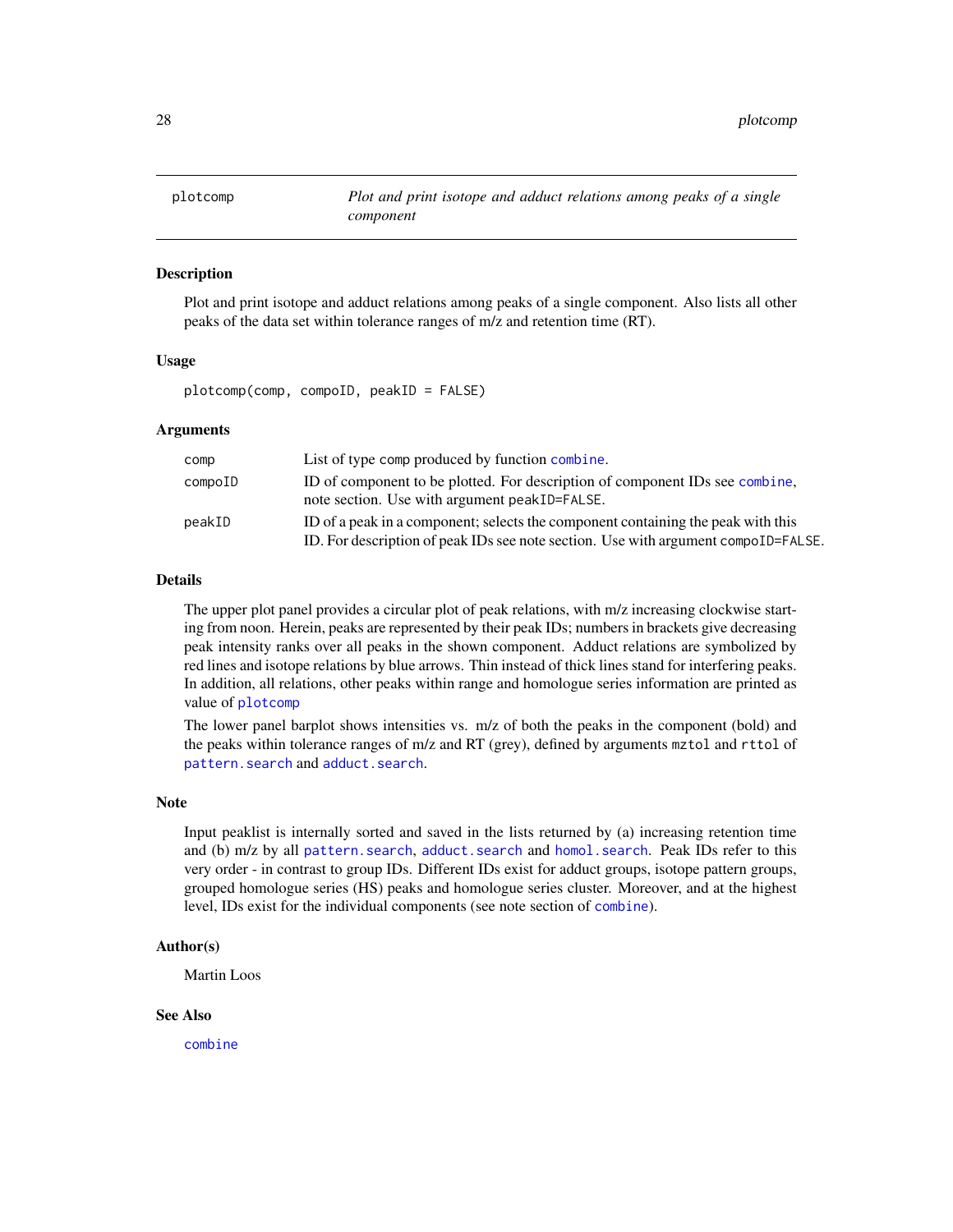<span id="page-28-1"></span><span id="page-28-0"></span>plotdefect *Mass defect vs. m/z scatterplot of HRMS peaks, with specific m/z isotope differences highlighted.*

#### Description

Mass defect vs. m/z scatterplot of HRMS peaks, with specific m/z isotope differences highlighted.

#### Usage

plotdefect(pattern, elements = c("Br"))

# Arguments

| pattern  | List of type pattern produced by pattern. search.                            |
|----------|------------------------------------------------------------------------------|
| elements | Character string of an element for which the isotope m/z differences between |
|          | two peaks detected by pattern. search should be highlighted (red).           |

# Note

Here, mass defect is defined as the difference of m/z to the nearest integer from rounding. rm.comp = FALSE and rm.noncomp = FALSE leads to no selection and thus no exclusion of anything.

#### Author(s)

Martin Loos

# See Also

[pattern.search](#page-17-1)

# Examples

data(peaklist);

peaklist<-rm.sat(peaklist,dmz=0.3,drt=0.1,intrat=0.015,spar=0.8,corcut=-1000,plotit=TRUE);

peaklist<-peaklist[peaklist[,4],1:3];

data(isotopes);

```
iso<-make.isos(isotopes,
use_isotopes=c("13C","15N","34S","37Cl","81Br","41K","13C","15N","34S","37Cl","81Br","41K"),
use_charges=c(1,1,1,1,1,1,2,2,2,2,2,2))
```

```
pattern<-pattern.search(
 peaklist,
 iso,
```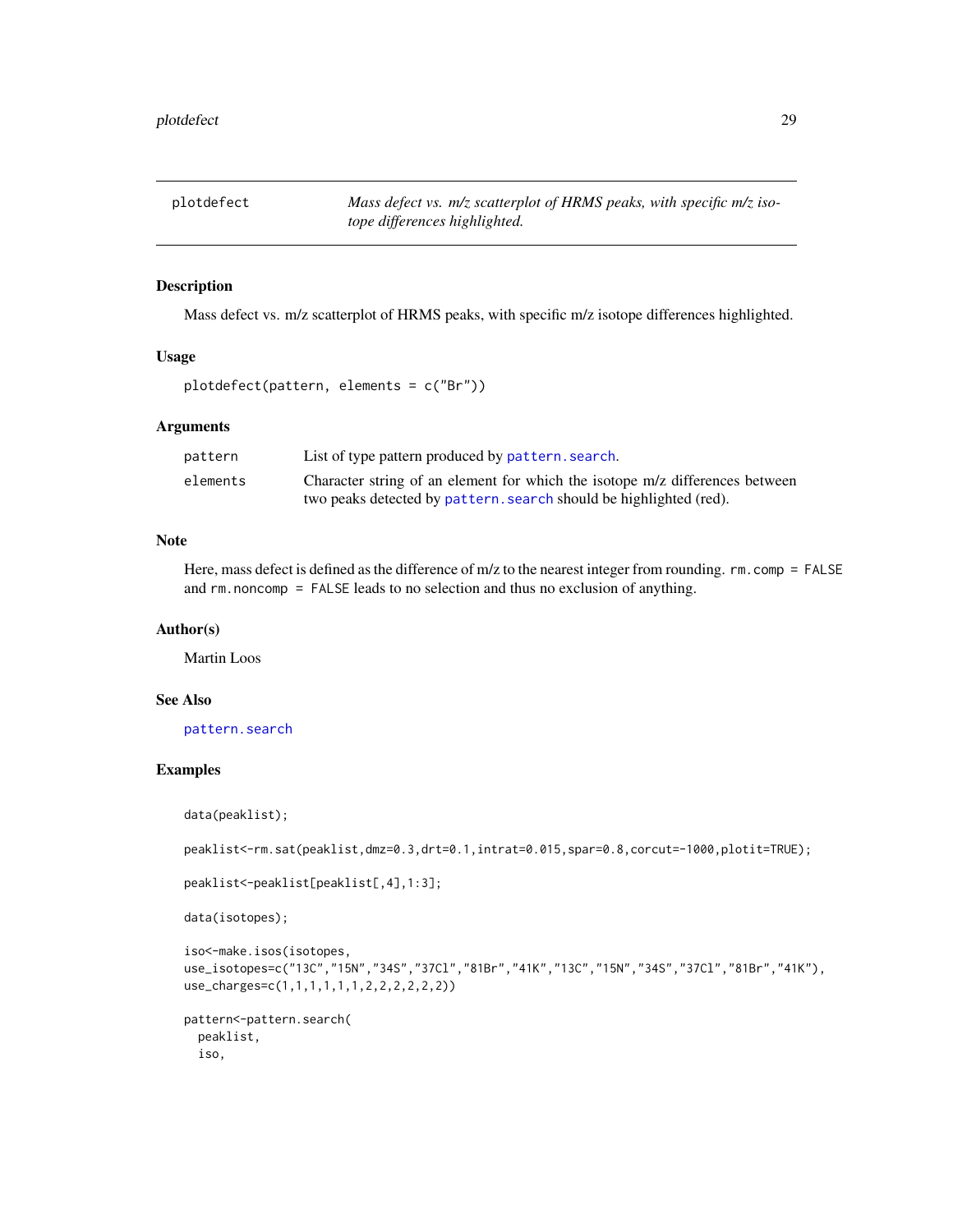#### 30 plotdiff

```
cutint=10000,
  rttol=c(-0.05,0.05),
  mztol=2,
  mzfrac=0.1,
  ppm=TRUE,
  inttol=0.2,
  rules=c(TRUE,TRUE,TRUE,TRUE,TRUE,TRUE,TRUE,TRUE,TRUE,TRUE,TRUE),
  deter=FALSE,
  entry=50
);
plotdefect(pattern,elements=c("N"));
plotdefect(pattern,elements=c("Cl"));
plotdefect(pattern,elements=c("Br"));
plotdefect(pattern,elements=c("S"));
plotdefect(pattern,elements=c("C"));
plotdefect(pattern,elements=c("K"));
# P has only one isotope, hence:
# plotdefect(pattern,elements=c("P"));
```
<span id="page-29-1"></span>plotdiff *Filtering important m/z differences among peaks of a HRMS data set.*

#### Description

Produce a vector and histogram of m/z differences among peaks in a HRMS data set. Frequent m/z differences may be relatable to isotope patterns and the presence of different adducts.

# Usage

plotdiff(peaklist, histbreaks = 10000, rttol =  $c(0, 0)$ , mztol =  $c(0, 100)$ , plotit = TRUE)

# Arguments

| peaklist   | Dataframe of HRMS peaks with three numeric columns for (a) $m/z$ , (b) intensity<br>and (c) retention time, such as peaklist.                                                                                                             |
|------------|-------------------------------------------------------------------------------------------------------------------------------------------------------------------------------------------------------------------------------------------|
| histbreaks | Number of histogram breaks.                                                                                                                                                                                                               |
| rttol      | Window (upper and lower difference bound, relative to the one peak) of reten-<br>tiom time (RT) differences of peaks to the one peak screened from, see details<br>and note. Units as given in column 3 of peaklist argument, e.g. [min]. |
| mztol      | Window (upper and lower difference bound, relative to the one peak) of m/z<br>differences [u] of peaks to the one peak screened from, see details.                                                                                        |
| plotit     | Should histogram be plotted? If FALSE, plotdiff will only return a vector of<br>type diff, see value.                                                                                                                                     |

<span id="page-29-0"></span>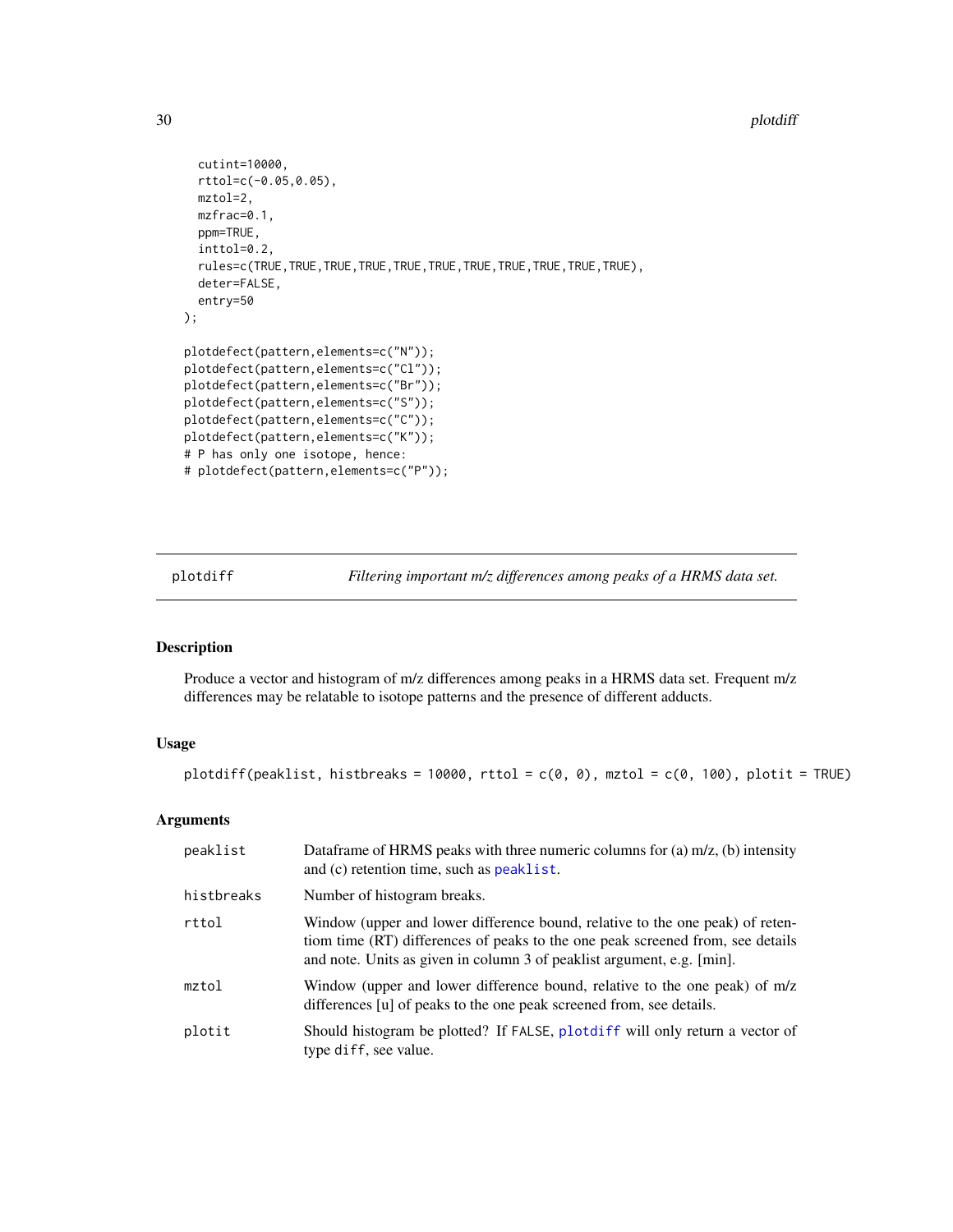#### <span id="page-30-0"></span>plotgroup 31

# Details

For each one peak in the dataset, [plotdiff](#page-29-1) screens for other peaks within arguments rttol and mztol, saves their m/z difference to the m/z value of the one peak and, over all one peaks, finally generates a histogram of all these m/z differences. Thus, and depending on the resolution set by argument histbreaks, frequent m/z differences can be visualized.

# Value

Vector diffs of m/z differences. Can serve as input to [deter.iso](#page-10-1).

#### Note

Argument rttol can e.g. be used to only include m/z differences of peaks with a higher RT relative to that of the one peak (as is the case in homologue series). For example, let one peak have RT=12 min. Using rttol=c(1,4), only m/z differences with peaks having a RT in between 13 and 14 min will then be screened for this one peak. Akin for argument mztol.

# Author(s)

Martin Loos

# See Also

[peaklist](#page-24-1)

#### Examples

```
data(peaklist)
diffs<-plotdiff(peaklist, histbreaks = 10000, rttol = c(0, 0), mztol = c(0, 100), plotit = TRUE)
```
<span id="page-30-1"></span>plotgroup *Barplot of m/z isotope (and optional adduct) relations within an isotope pattern group.*

#### Description

Plots the m/z isotope relations among peaks part of an isotope pattern group detected by pattern. search. Optionally, adduct relations from [adduct.search](#page-4-1) can be depicted, too.

#### Usage

```
plotgroup(pattern, adduct = FALSE, groupID, massrange = 10, allmass = TRUE)
```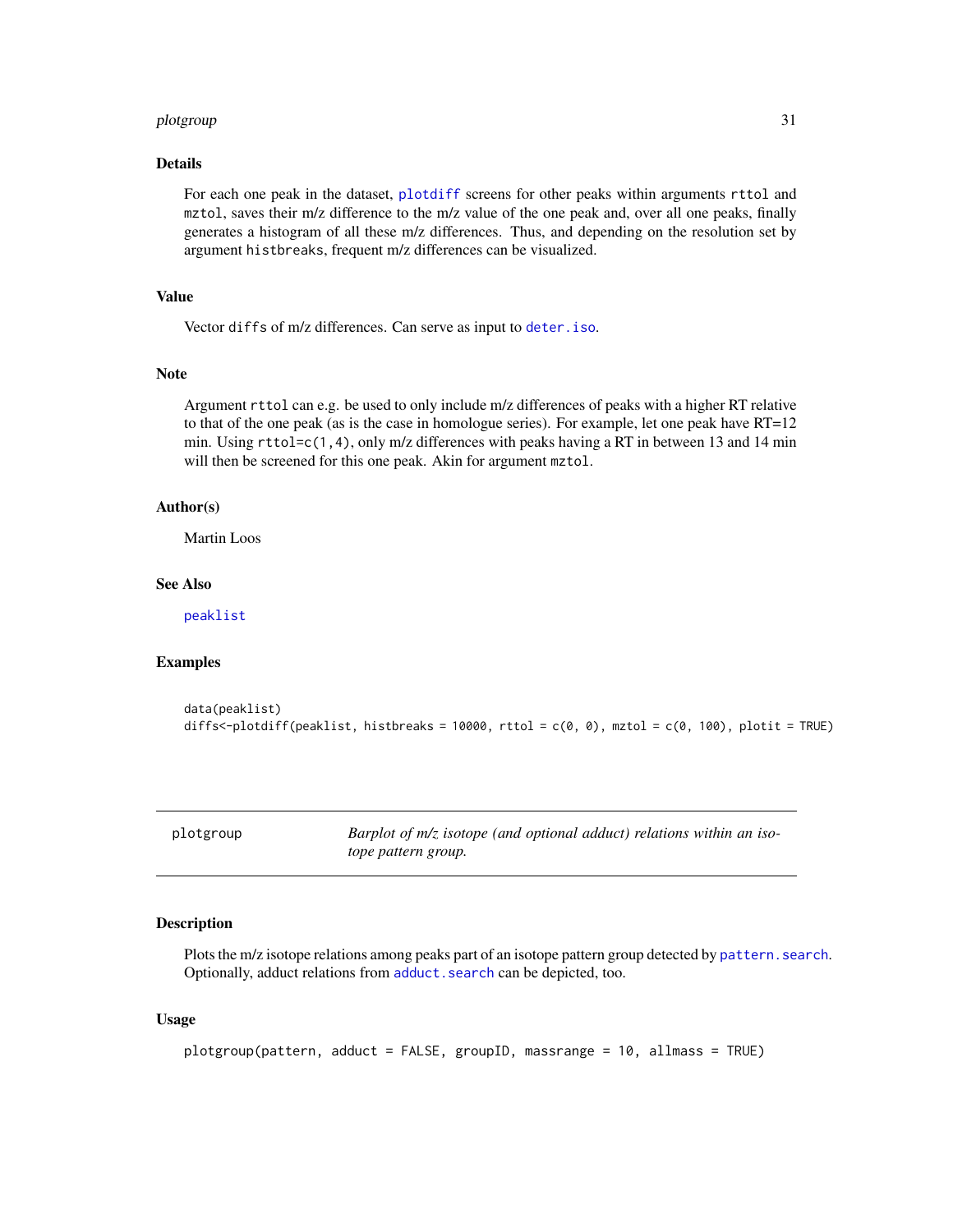#### <span id="page-31-0"></span>Arguments

| pattern   | List of type pattern, i.e. value generated by pattern. search.                                                                                                       |
|-----------|----------------------------------------------------------------------------------------------------------------------------------------------------------------------|
| adduct    | List of type pattern, i.e. value generated by pattern. search. If not used, set to<br>FALSE.                                                                         |
| groupID   | Isotope pattern group ID of the isotope pattern group to be plotted. Group ID as<br>generated by pattern. search.                                                    |
| massrange | m/z range of other peaks in the HRMS peaks in the data set below and above the<br>smallest and largest m/z of the isotope pattern group to be plotted, respectively. |
| allmass   | Prints only the peaks in the isotope pattern (allmass=FALSE) or also those in-<br>cluded via argument massrange (allmass=TRUE).                                      |

# Details

The upper pannel barplot shows all peaks included by massrange. The lower one only those of the isotope pattern group specified by argument groupID. Below that, shown by lines, come the isotope relations among peaks. At the bottom, relations of individual peaks in the isotope pattern group to adduct groups are highlighted, as far as available. Herein, this adduct refers to the adduct assigned to the isotope pattern group, whereas further adducts to those of other peaks relatable via adduct groups. Peak number refers to the line number of the peak dataframe printed (see value).

# Value

Dataframe with peaks, see argument allmass.

#### Author(s)

Martin Loos

# See Also

[pattern.search](#page-17-1) [adduct.search](#page-4-1)

# Examples

```
#############################################################
data(peaklist);
data(adducts);
data(isotopes);
# run isotope grouping ######################################
iso<-make.isos(isotopes,
use_isotopes=c("13C","15N","34S","37Cl","81Br","41K","13C","15N","34S","37Cl","81Br","41K"),
use_charges=c(1,1,1,1,1,1,2,2,2,2,2,2))
pattern<-pattern.search(
  peaklist,
```
iso, cutint=10000, rttol=c(-0.05,0.05),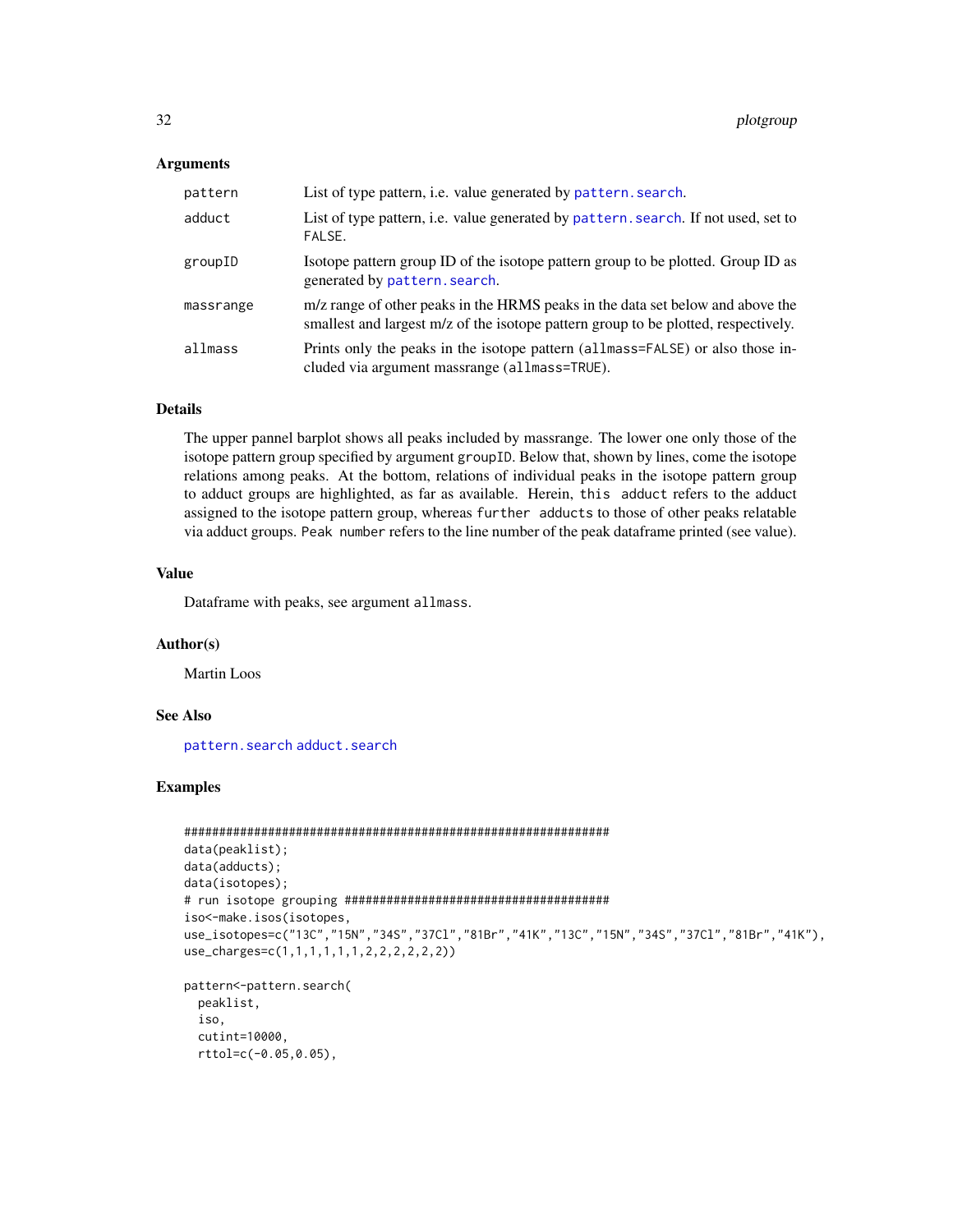#### <span id="page-32-0"></span>plothomol 33

```
mztol=2,
 mzfrac=0.1,
 ppm=TRUE,
 inttol=0.2,
 rules=c(TRUE,TRUE,TRUE,TRUE,TRUE,TRUE,TRUE,TRUE,TRUE,TRUE,TRUE),
 deter=FALSE,
 entry=50
);
plotgroup(pattern,adduct=FALSE,groupID=3,massrange=10,allmass=FALSE)
# run adduct grouping #######################################
adduct<-adduct.search(
 peaklist,
 adducts,
 rttol=0.05,
 mztol=3,
 ppm=TRUE,
 use_adducts=c("M+K","M+H","M+Na","M+NH4"),
 ion_mode="positive"
);
plotgroup(pattern,adduct,groupID=3,massrange=10,allmass=FALSE)
#############################################################
```
<span id="page-32-1"></span>

plothomol *Marks homologue series peaks in a scatterplot of retention time (RT) vs. m/z*

#### Description

Given results from homol. search, a scatterplot of peaks within m/z and RT is generated with homologue series marked. Herein, homologue series receive a color code based on the mean m/z differences between adjacent peaks of a series; these differences are rounded up to the second digit.

# Usage

plothomol(homol, xlim = FALSE, ylim = FALSE,plotlegend=TRUE,plotdefect=FALSE)

#### Arguments

| homol      | List of type homol produed by homol. search.                                                                                                     |
|------------|--------------------------------------------------------------------------------------------------------------------------------------------------|
| xlim       | $xlim=c$ (upper bound, lower bound), default = FALSE.                                                                                            |
| vlim       | $vlim=c(upper bound, lower bound), default = FALSE.$                                                                                             |
| plotlegend | Should a listing of m/z differences within homologue series and the concommit-<br>tant color codes been added to the plot? If not, set to FALSE. |
| plotdefect | Plot the mass defect instead of the m/z value.                                                                                                   |

# Author(s)

Martin Loos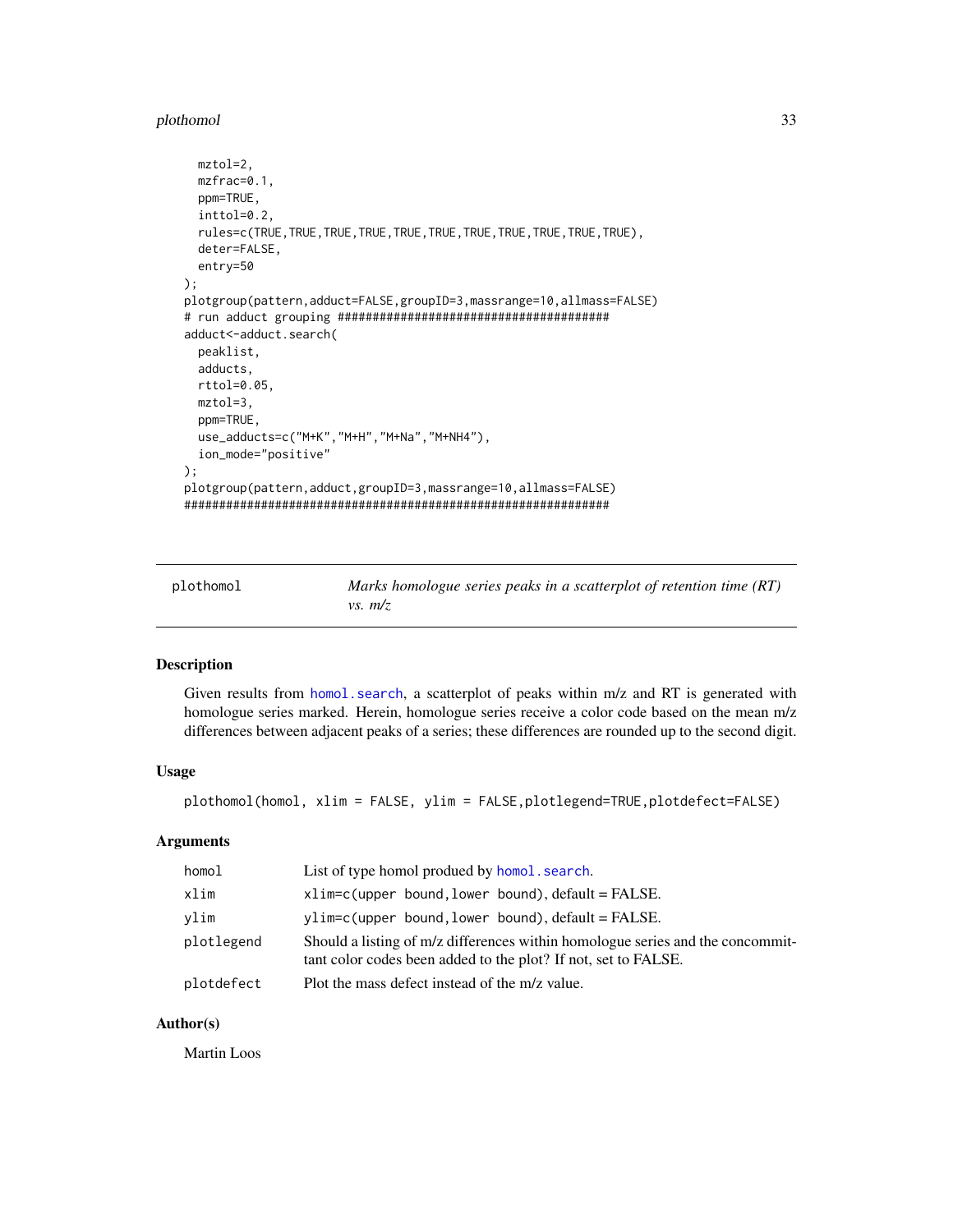# See Also

[homol.search](#page-12-1)

# Examples

```
data(peaklist);
data(isotopes)
homol<-homol.search(
peaklist,
isotopes,
elements=c("C","H","O"),
use_C=TRUE,
minmz=5,
maxmz=120,
minrt=2,
maxrt=2,
ppm=TRUE,
mztol=3.5,
   rttol=0.5,
minlength=5,
mzfilter=FALSE,
vec_size=3E6,
spar=.45,
R2=.98,
plotit=FALSE
)
plothomol(homol,xlim=FALSE,ylim=FALSE,plotlegend=FALSE,plotdefect=FALSE);
```
<span id="page-33-1"></span>plotisotopes *Plot of isotope counts over isotope pattern groups or components.*

# Description

Plots and prints counts of m/z isotope differences detected either by pattern. search or by [combine](#page-6-1).

#### Usage

```
plotisotopes(input)
```
# Arguments

input Either list of type pattern produced by [pattern.search](#page-17-1) or a list of type comp produced by [combine](#page-6-1)

<span id="page-33-0"></span>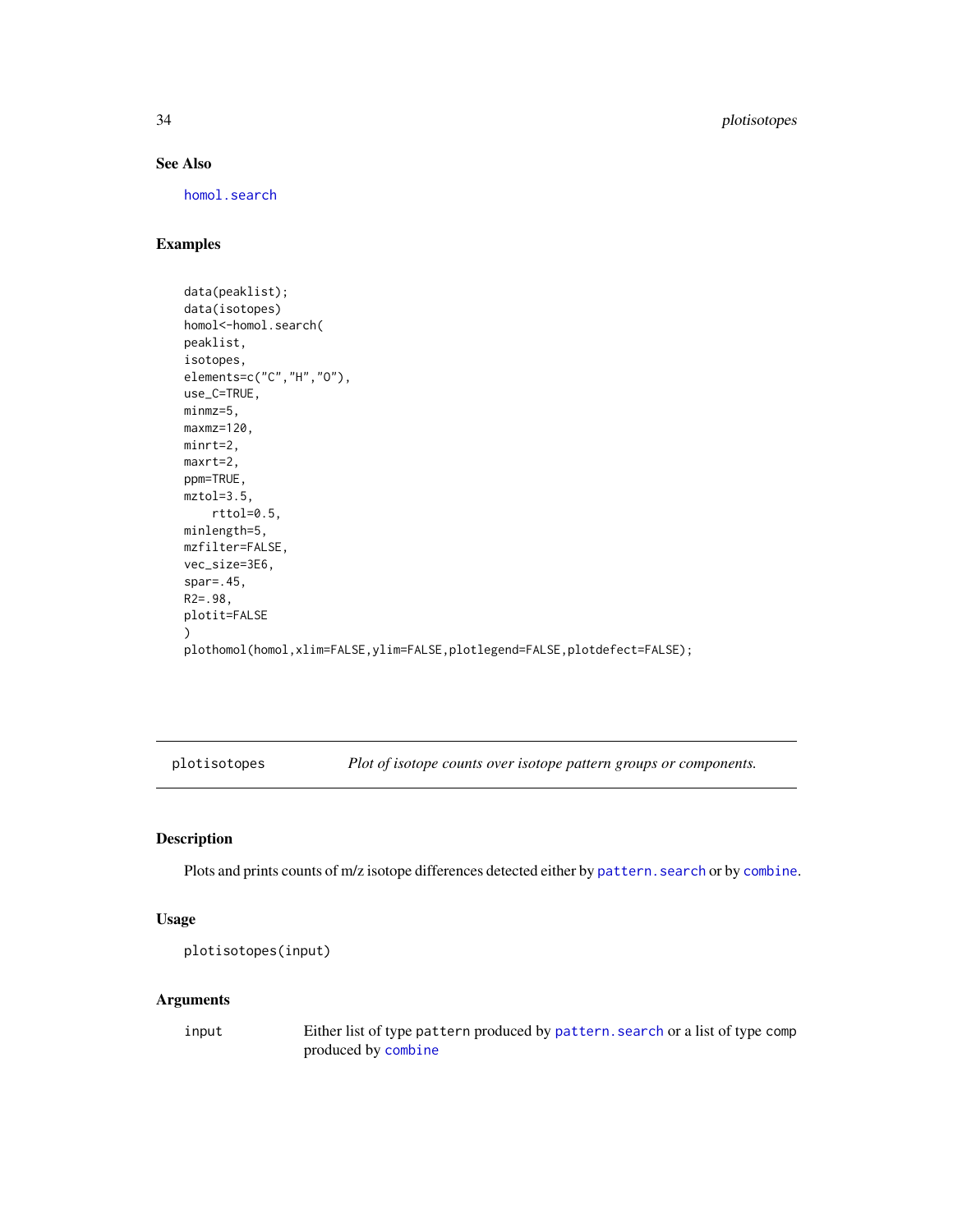#### <span id="page-34-0"></span>rm.sat 35

# Details

The function allows to track the number of m/z isotope differences (a) over individual pairs of peaks and (b) aggregated over isotope pattern groups (argument pattern) or (c) aggregated over components and (d) aggregated over components within small mass tolerance (argument comp). The small mass tolerance is defined by the massfrac and mztol arguments of [pattern.search](#page-17-1) and [adduct.search](#page-4-1).

# Value

Dataframe listing counts

#### Author(s)

Martin Loos

# See Also

[pattern.search](#page-17-1) [combine](#page-6-1)

<span id="page-34-1"></span>rm.sat *Removal of satellite peaks from FT-MS peak lists*

#### Description

Brute force method to remove satellite peak from a FT-HRMS peak list.

# Usage

```
rm.sat(peaklist, dmz = 0.3, drt = 0.3, intrat = 0.01, spar = 0.8,corcut = 0.8, plotit = TRUE)
```
# Arguments

| peaklist | Data frame of HRMS peaks with three numeric columns for (a) $m/z$ , (b) intensity<br>and (c) retention time, such as peaklist. |
|----------|--------------------------------------------------------------------------------------------------------------------------------|
| dmz      | m/z window around a parent peak within which satellite peaks are searched for.                                                 |
| drt      | Retention time window around a parent peak within which satellite peaks are<br>searched for.                                   |
| intrat   | Intensity ratio between satellite peak/associated parent peak below which the<br>former are removed.                           |
| spar     | spar argument used in R-function smooth spline. See details and ? smooth. spline.                                              |
| corcut   | Correlation coefficient above which symmetrical peaks are marked as satellite<br>peaks. To disable, set to -1000 See details.  |
| plotit   | Plot results?                                                                                                                  |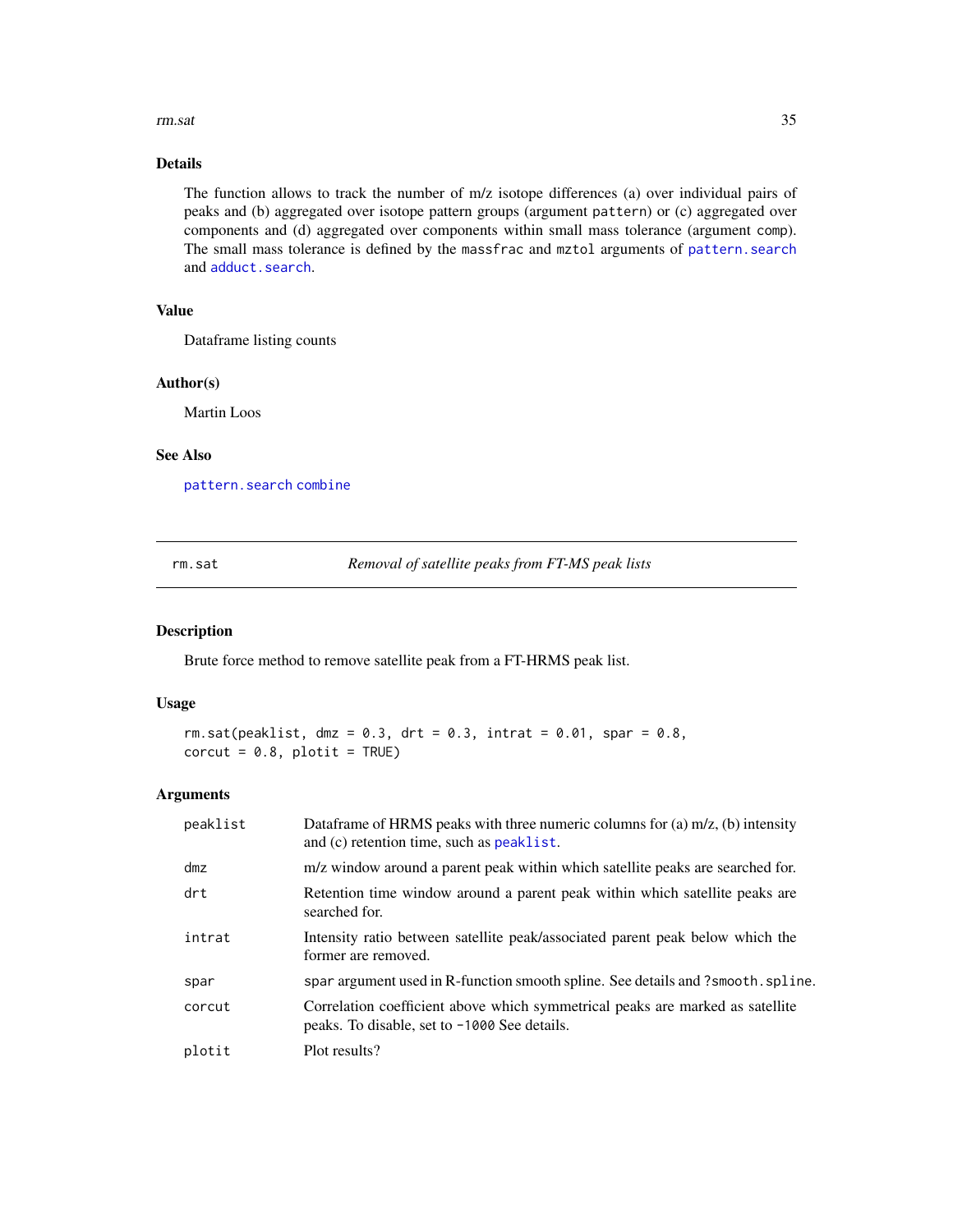#### <span id="page-35-0"></span>Details

"Parent" peak refers to a peak having associated satellite peaks as artifacts from FT calculations.

[rm.sat](#page-34-1) screens, along decreasing intensity, peaks for having other peaks within ranges set by arguments dmz, drt and intrat. If present, the latter are marked as satellite peaks and are subsequently excluded from further screening within rm. sat.

In addition, arguments spar and corcut evaluate the symmetry of satellite peaks around the parent peak (i.e. below and above the parent peak m/z), if enough peaks around a parent peak within ranges set by arguments dmz, drt and intrat are found (here: at least 8 peaks, 4 above and 4 below the parent peak m/z). Two splines are fitted by R function smooth.spline, one to those peaks above and one to those peaks below the parent peak m/z. If the splines are symmetric (i.e. correlated with each other, see argument corcut), the associated peaks are termed satellites. This approach has not yet faced validation and is highly dependent on the peak-picking algorithm.

#### Value

A dataframe with four columns. The first three columns are identical to those of argument peaklist. The fourth columns marks potential satellite peaks with FALSE, the other peaks with TRUE (see example).

# Note

Not removing satellite peaks may lead to undesirable artifacts when screening for isotope pattern and adduct relations using pattern. search and adduct. search, respectively. For example, consider a satellite peaks having a slightly larger m/z than its monoisotopic parent peaks. Then, a m/z difference from a 13C isotope between monoisotopic parent and M+1 peak often leads to a 15N isotope difference between satellite and M+1 peak. This artifact causes bogus isotope pattern groups (with the satellite peak assigned the monoisotopic peak in this example), group overlaps (see [pattern.search](#page-17-1)) and interfering peaks in components (see [combine](#page-6-1)).

Still, given the brute approach of rm. sat, there is no guarantee that all peaks removed are indeed satellite peaks. As an alternative, one may filter for peaks with an overly short eluation time/scan number or use data from MS devices that are less prone to produce satellite peaks.

#### Author(s)

Martin Loos

#### See Also

[peaklist](#page-24-1)

# Examples

```
data(peaklist);
peaklist<-rm.sat(peaklist,dmz=0.3,drt=0.1,intrat=0.015,spar=0.8,corcut=-1000,plotit=TRUE);
peaklist<-peaklist[peaklist[,4],1:3];
```